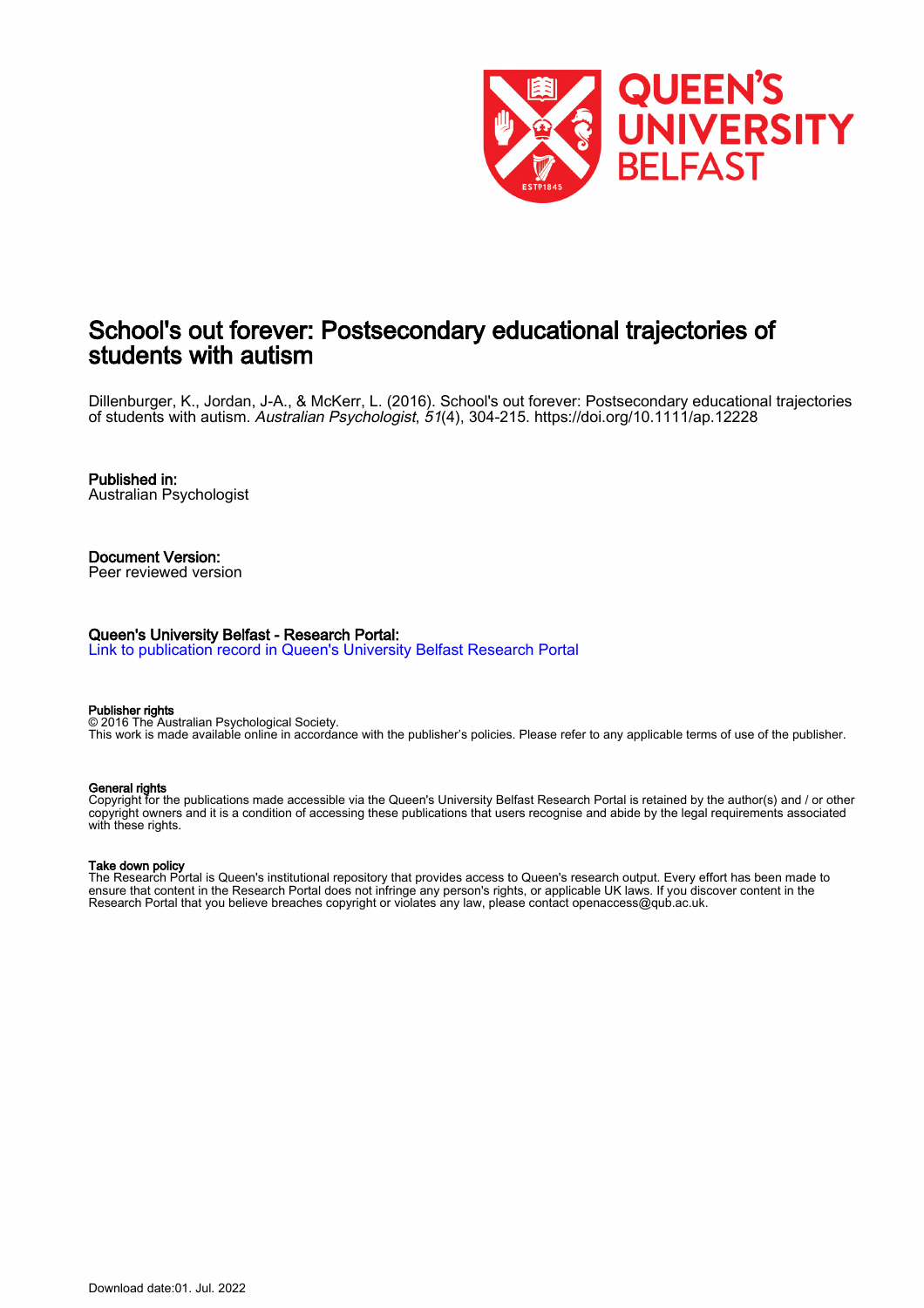# **School's out forever: Postsecondary educational trajectories of**

# **students with autism**

**Accepted/in press**  *Australian Psychologist (2016-04-20)*

Dillenburger, Karola, Jordan, Julie-Ann, & McKerr, Lyn

Centre for Behaviour Analysis

School of Education

Queen's University Belfast

Research reported here was conducted as part of the BASE (Benchmarking Autism Services Efficacy) Project funded by the Office of the First and Deputy First Minister (OFMDFM).

Correspondence should be addressed to Prof Karola Dillenburger k.dillenburger@qub.ac.uk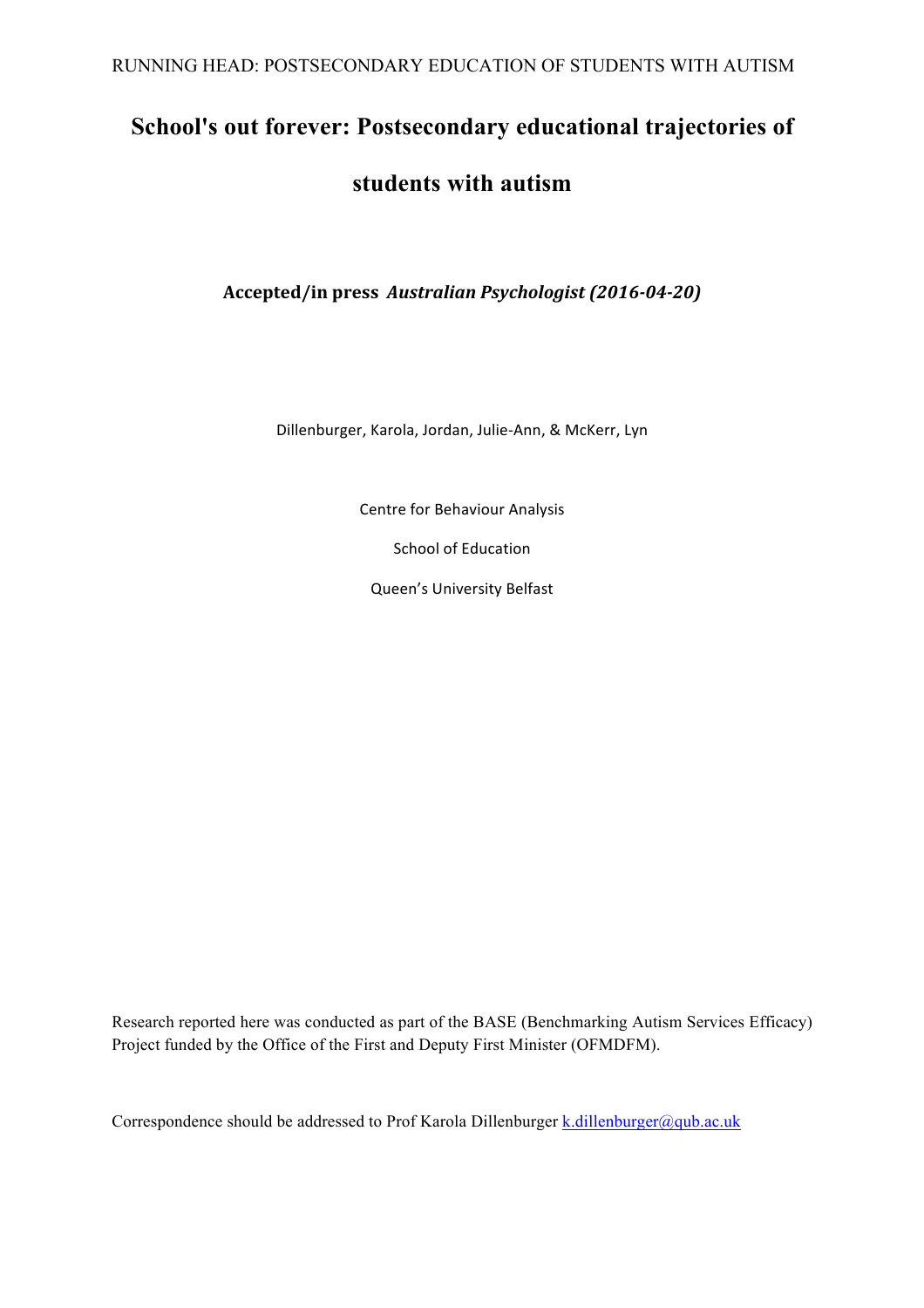# **School's out forever: Postsecondary educational trajectories of students with**

# **autism**

"What is already known about this topic"

- 1 Autism prevalence has been rising.
- 2 There has been little research focus on adults with autism.
- 3 Adults with autism often have problems being fully included in society.

"What this topic adds"

1 - Adults with autism are well represented in Further and Higher Education Institutions.

2 - Adults with autism tend to experience lower levels of academic achievement than adults who do not have autism.

3 - Adults with autism tend to stay at home while they study.

# **Abstract**

Objective:

Postsecondary educational attainment is the key for successful transition to adulthood,

economic self-sufficiency, and good mental and physical health.

Method:

Secondary analyses of school leavers' data were carried out to establish postsecondary educational trajectories of students on the autism spectrum in the United Kingdom.

Results: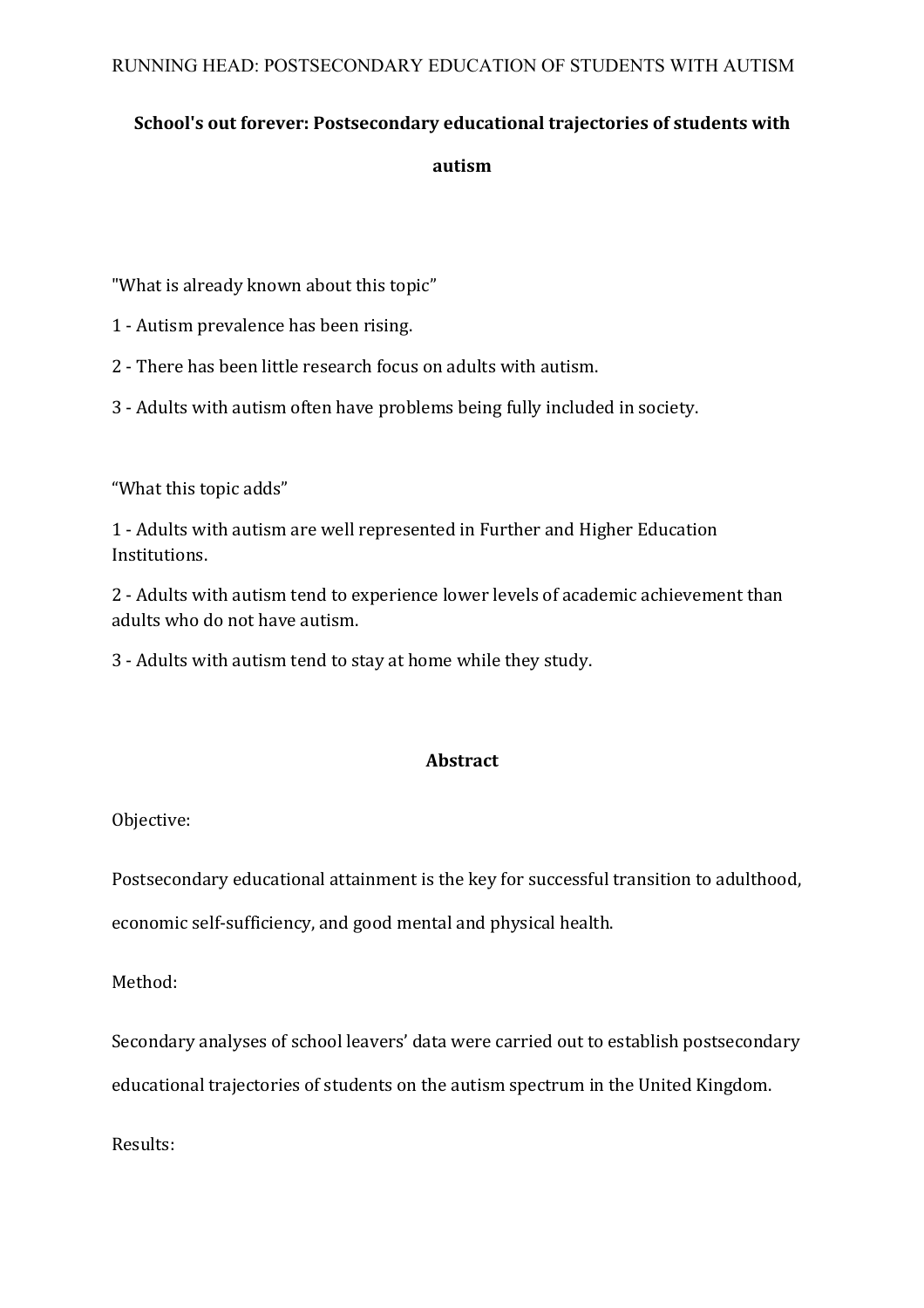Findings show that students with autism who had attended mainstream secondary schools enter Further Education (post-16 vocational training) and Higher Education (University) institutions at a similar rate to other students to study the full range of subjects on offer. However, they are more likely to be younger, study at a lower academic level, and remain living at home.

# Conclusion:

While course completion data were not yet available, attainment data showed that prospects were improving, although more needs to be done to enable these young adults to a achieving their post secondary educational potential.

**KEY WORDS:** autism spectrum disorder (ASD); school leavers; postsecondary education; secondary data analysis; adults; Higher Education, Further Education.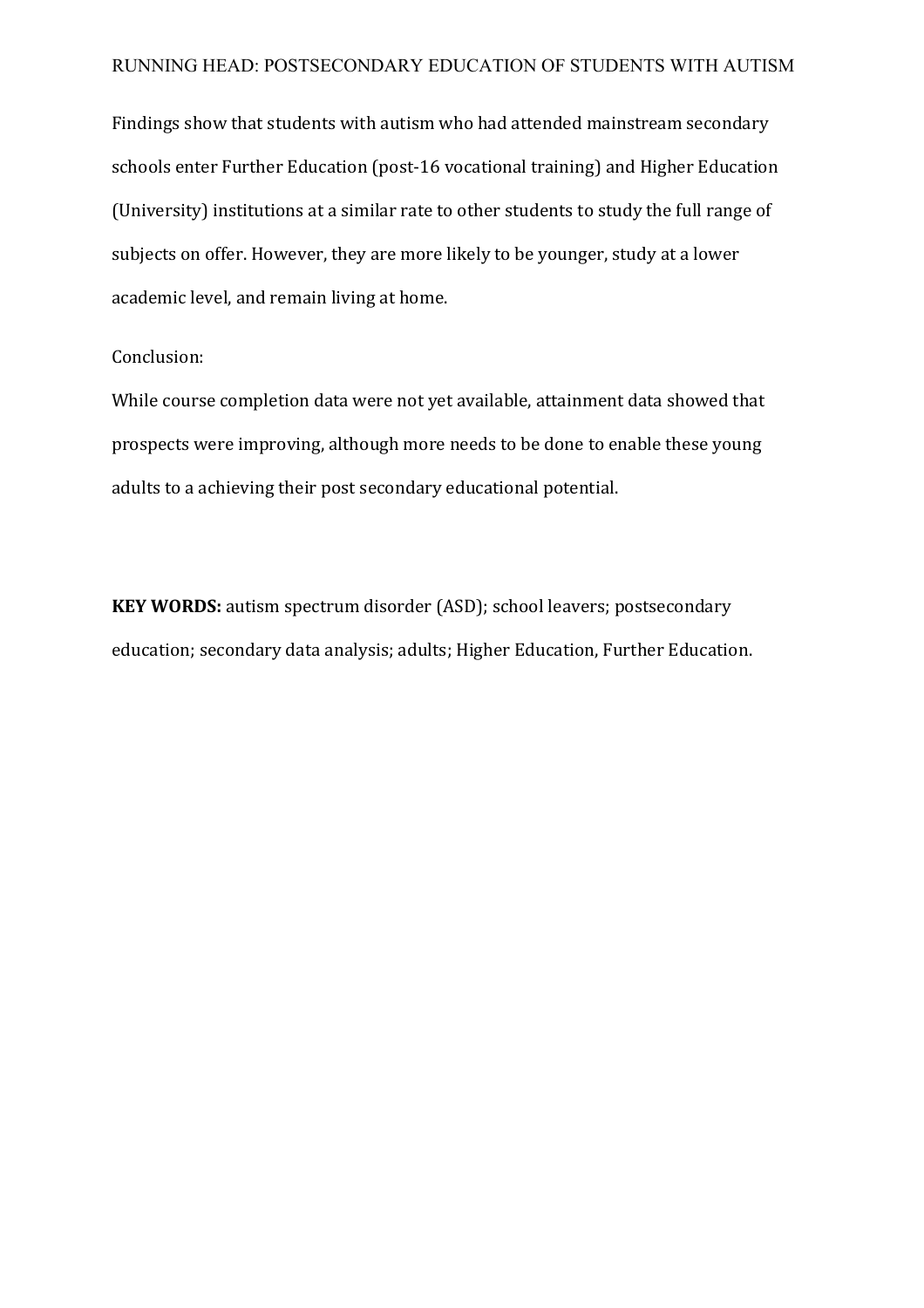### Introduction

Postsecondary educational attainment is important for successful transition to adulthood, not only because it is associated with employment prospects and thus economic self-sufficiency, but also because it leads to better mental and physical health outcomes (Milesi, Lansing, Bell, Goerge, & Stagner, 2010).

For individuals with Autism Spectrum Disorder (ASD), the right to education (Article 24) and the right to work and employment (Article 27) are enshrined in the United Nations Convention of Rights of People with Disabilities (UNCRPD, 2006). While there is some evidence that primary and secondary educational outcomes are improving (Batten, Corbett, Rosenblatt, Withers, & Yuille, 2006; National Foundation for Educational Research; nfer, 2011a; Treehouse, 2009), 'the gap between "inclusion rhetoric" and "classroom reality" was very wide' (Humphrey & Lewis, 2008, p.138) and ultimately, little is known about postsecondary educational trajectories of young adults with autism (Chown & Beavan, 2012; Withers, 2009).

Internationally, prevalence rates for autism spectrum disorder are estimated to be 1% for adults and 2% for children (CDC, 2015). In Northern Ireland, ASD prevalence rate in school children is  $2.2\%$  (n=5,458); over 400 of these children are leaving school annually (DHSSPS, 2015). In fact, these figures are likely to be an underestimation. A recent secondary data analysis of the UK-wide Millennium Cohort Study  $(n=18,000+)$ reported autism prevalence rates of 3.5% of 11-year old children (Dillenburger, Jordan, & McKerr, 2014). 

In Australia, the charity Autism Asperger Advocacy Australia (A4, 2015) indicated that, based on Carer Allowance data, ASD prevalence rates were approx. 2%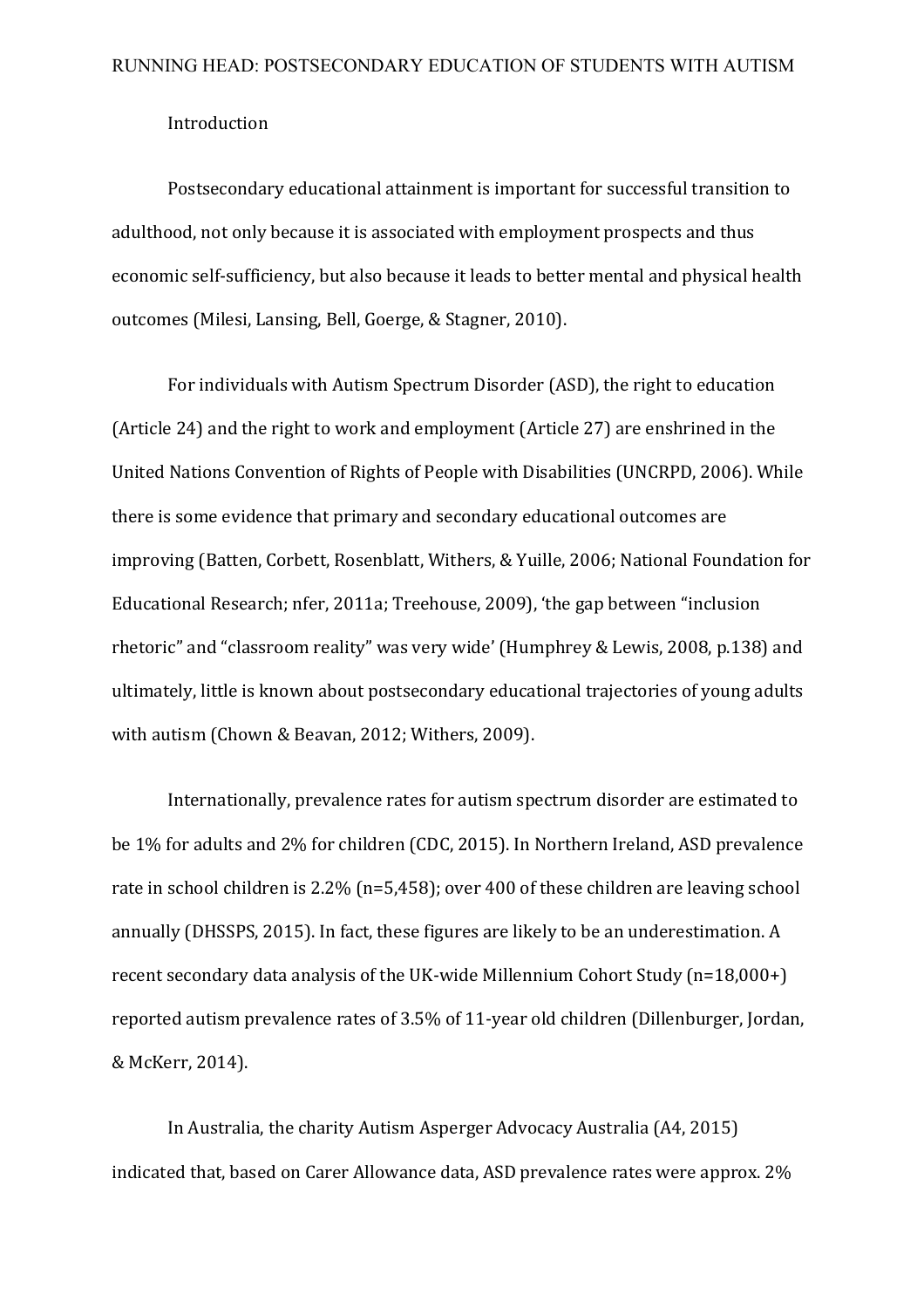for children  $(5-15$  years of age). Yet, the Australian Bureau of Statistics (ABS, 2015) published a more conservative estimate of ASD prevalence rates around 0.5% overall (based on the Survey of Disability, Ageing and Carers (SDAC), 2012).

While underestimation of prevalence rates of autism in Australia remains a hotly debated issue (Roth, 2013), a focus on the opportunities for young adults with autism is particularly important, given that autism awareness in the general population now seems to be good (e.g., in Northern Ireland, 82% of adults in the general population are aware of autism; Dillenburger, Jordan, McKerr, Devine, & Keenan, 2013) and attitudes towards the employment of adults with ASD are improving, e.g.,  $12\%$  of the general population would use a business more often, if it had an explicit policy of employing adults on the autism spectrum (Dillenburger, McKerr, Jordan, Devine, & Keenan, 2014).

Peers are increasingly aware of autism. A recent Northern Irish general population survey of 11 year-olds (total response  $n=2319$ ) found that  $50\%$  of these children knew about autism, in fact  $2.7\%$  self-identified as being on the autism spectrum. These figures increased for 16 year-olds (total response  $n=1014$ ), 80% of whom knew about autism and 3.1% identified themselves as being on the spectrum (Dillenburger, McKerr, & Jordan, 2015). Of course, these kinds of self-report data cannot be taken as absolute, however the proportion of the children who identified as having autism concurs with findings from the Millennium Cohort Study mentioned earlier (Dillenburger et al., 2014).

Evidence-based interventions are the key to success in the education of children with autism (Dillenburger, 2015; Dillenburger, McKerr, & Jordan, 2014; Keenan, 2015; National Autism Center (NAC), 2015). Generally, long-term outcomes for those who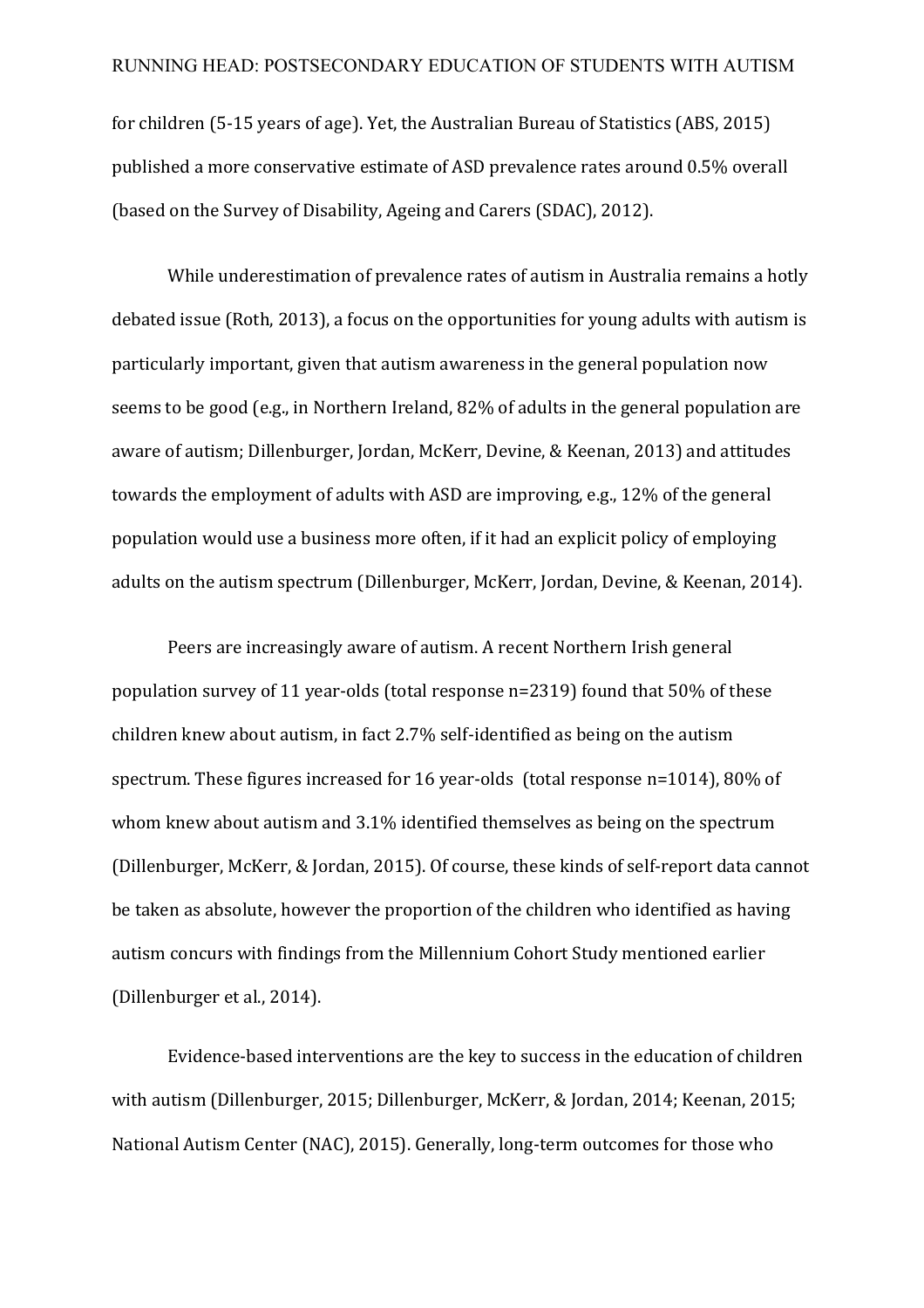have not received evidence-based early behavioural interventions are very poor (Howlin, Goode, Hutton, & Rutter, 2004). In fact, Howlin, Savage, Moss, Tempier, and Rutter (2014) found that for 75% of the adults with autism (n=60) they followed up 40 years after diagnosis, IQ had not improved over time; the remaining 25% of adults with autism in this group could not be assessed due to lack of language and/or challenging behaviours. The picture is similar in Australia, where the availability of evidence-based behavioural interventions is not consistent despite Government guidelines (Prior & Roberts, 2012).

In the UK, children with special educational needs (approximately  $21.1\%$  of the overall school population) generally attend mainstream schools, in line with the Salamanca Statement and Framework for Action on Special Needs Education (UNESCO, 1994), the worldwide consensus on future directions for special needs education that proclaims: 

We, the delegates of the World Conference on Special Needs Education *representing ninety-two governments and twenty-five international organizations,* assembled here in Salamanca, Spain, from 7-10 June 1994, hereby reaffirm our *commitment to Education for All, recognizing the necessity and urgency of providing education for children, youth and adults with special educational needs* within the regular education system, and further hereby endorse the Framework *for Action on Special Needs Education, that governments and organizations may be guided by the spirit of its provisions and recommendations. (UNESCO, 1994, p.viii)* 

Children with specifically high levels of special needs (approx.  $2.8\%$  of the school population) receive a full Statement of Special Educational Needs. Even of the children who have a Statement of Special Educational Needs only 44.4% attend special schools, while 46.3% are in mainstream schools, and 9.3% in other kinds of school provision (DfE, 2014; Perry, 2015).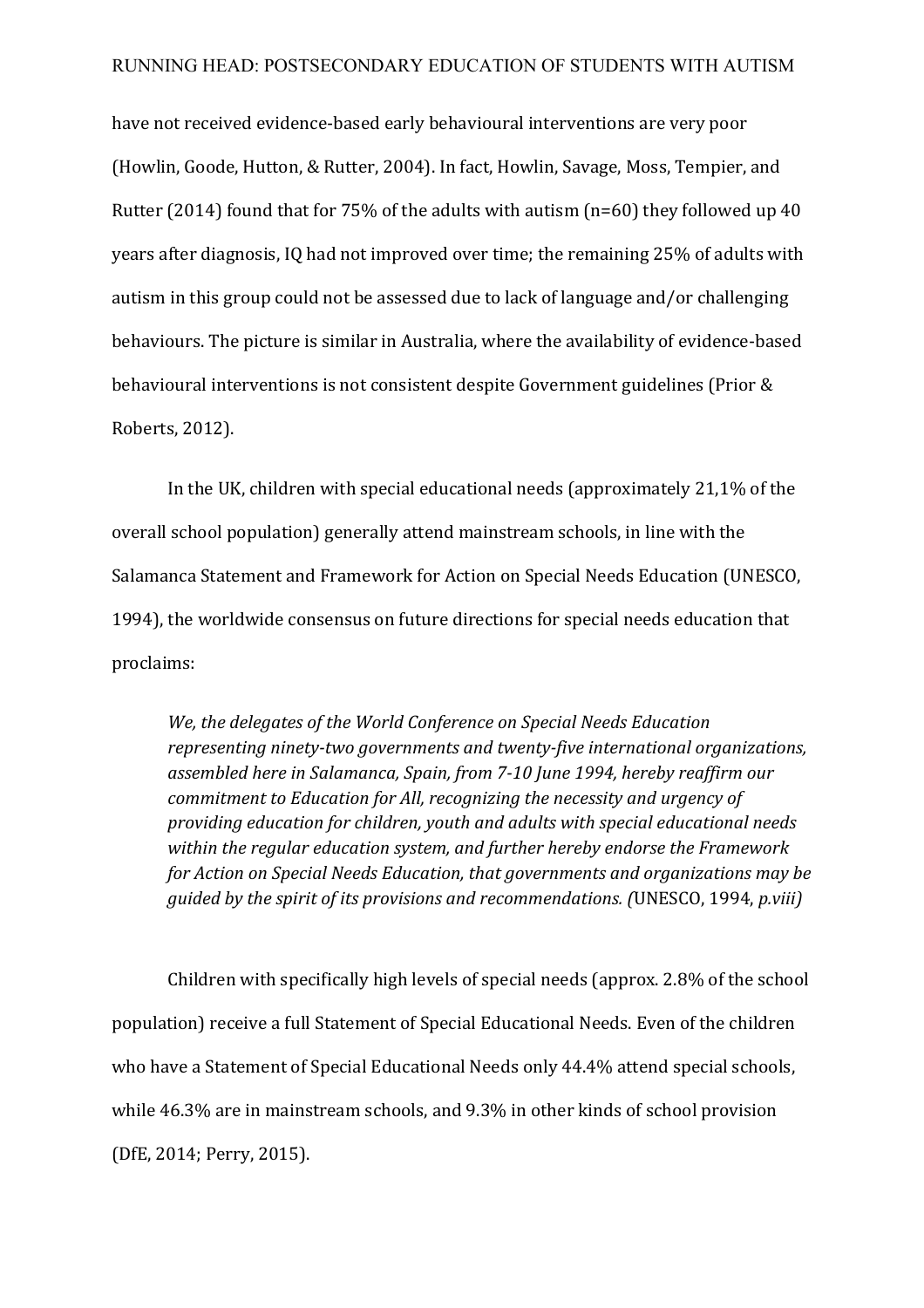Higher levels of participation in postsecondary education is associated with secondary education experiences, i.e., those who attended mainstream secondary education are more likely to achieve better outcomes than those who attended special education. In addition, parental expectations are influential, as are household income and academic ability (Chiang, Cheung, Hickson, Xiang, & Tsai, 2012).

Postsecondary education aims to foster independence, equality, inclusion, as well as vocational and social skills. However, despite aspirations of adults with ASD to engage in postsecondary education, participation is limited by concerns about not being accepted socially within the adult education institutions (Camarena & Sarigiani, 2009).

To date, most of what is known about postsecondary education outcomes for adults with ASD comes from the USA. For example, a secondary data analysis of the National Longitudinal Transition Study 2 (NLTS2) shows that, compared to individuals with other disabilities, young people with autism are much less likely to have any form of engagement in employment, education, or training, i.e., as many as 43% do not transition to postsecondary education or training (Newman et al., 2011; Shattuck et al., 2012). In Australia, the great majority  $(81%)$  of the young people with autism who leave school do not complete a post-school qualification (A4, 2015).

The situation is similar in the UK, where one third of young people with autism aged 16 to 24 years-of-age end up Not-in-Education-Employment-or-Training (NEET) (Bancroft, Batten, Lambert, & Madders, 2012); that is more than twice the rate in the general population (Department for Education, 2012b).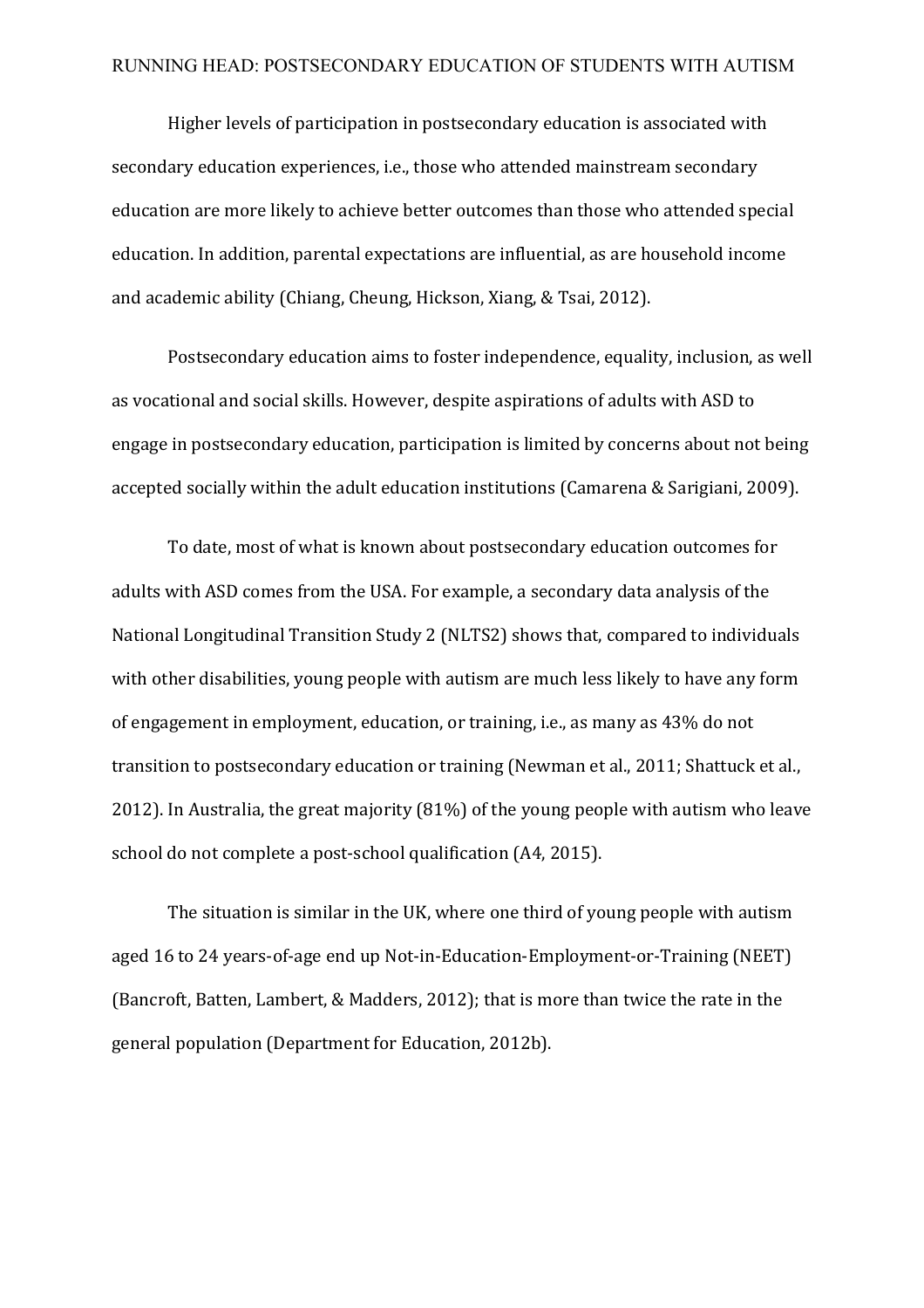The present investigation presents a comprehensive analysis of post-secondary educational trajectories of students with autism who attended mainstream schools, in the UK, specifically in Northern Ireland (NI).

For diagnostic purposes, the International Classification of Disease (ICD)-10 (World Health Organisation, 2014) is used more widely in the UK relative to the Diagnostic and Statistical Manual (DSM; APA, 2013). The ICD-10 retains the distinction between autism and 'Asperger's Syndrome' (F84.5). Although quite recently, the DSM-5 removed this differentiation (APA, 2013), the term Asperger's Syndrome is used in ICD-10 as well as in 'historic' data and many individuals diagnosed with Asperger's Syndrome continue to associate with this label, as it 'is considered part of their identity or may reflect a peer group with whom they identify' (Autism Speaks, 2016). Given that the secondary data analyses reported here relate to adults who were diagnosed either with IDC-10 or pre-DSM-5 results reported here include the differential diagnosis.

Basic school leavers' qualifications in the UK, i.e., General Certificate of Secondary Education (GCSE) are assessed in a number of core and optional subject areas. The benchmark for good school outcome is set for 16 year-old school leavers at achieving 5 GCSEs with grades  $A^*$ -C (or equivalent),  $A^*$  being the top mark; E and D given for low attainment, and F given for 'fail'.

With regards to post-secondary education, Further Education colleges offer courses at Entry level (below GCSE level); Level 1 (GCSE grades D-G); Level 2 (GCSE grades  $A^*$ -C); Level 3 (Advanced (A) level); and Higher Education Level (Undergraduate degree). Higher Education institutions offer courses in a range of academic and professional subject areas leading to Foundation Degrees, Bachelor Degrees, Masters Degrees, and Doctoral Degrees.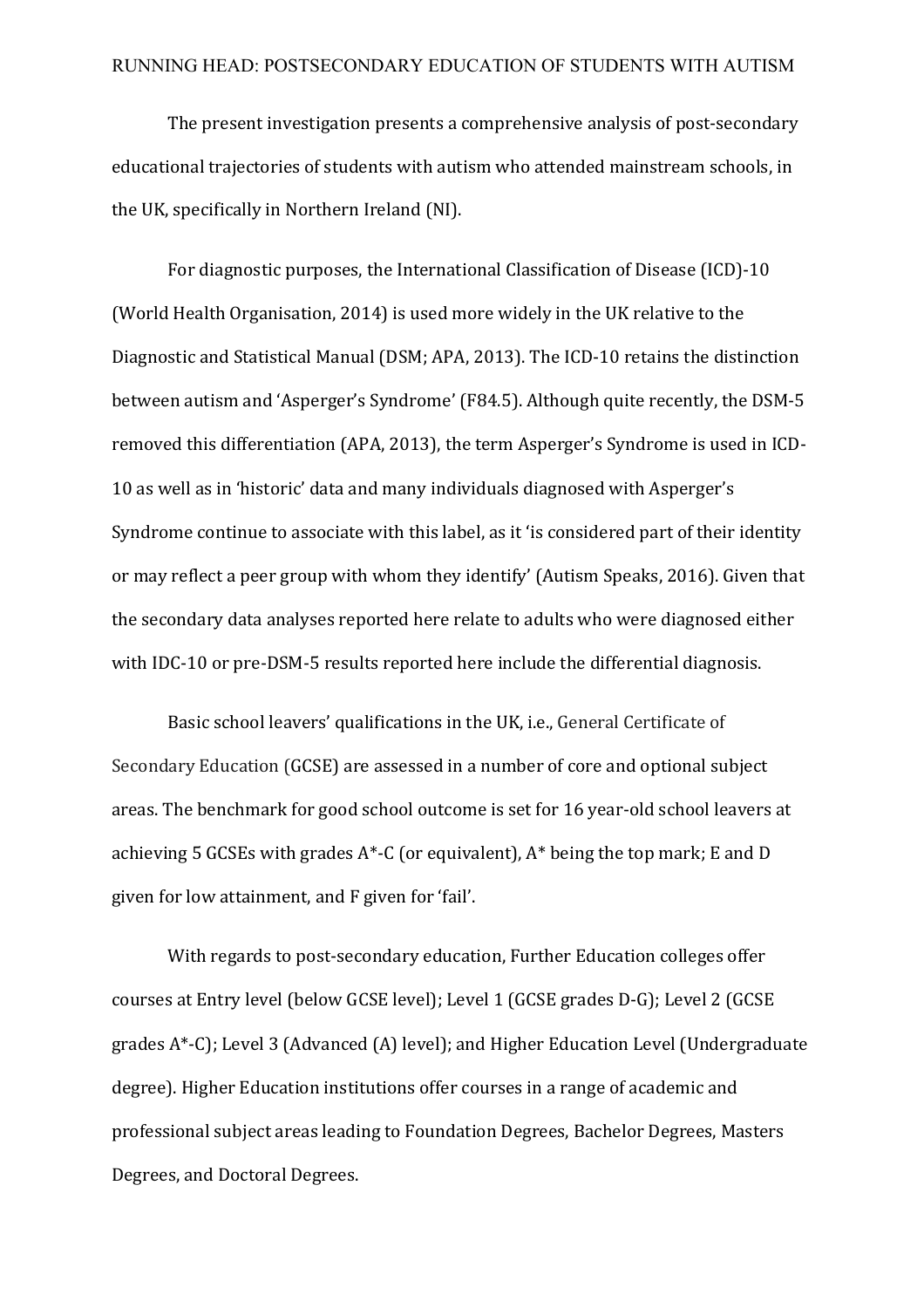#### **Method**

Ethical approval for the study was obtained from the Research Ethics Committee of the School of Education, Queens University Belfast (QUB). The study was conducted according to QUB Research Governance and Data Storage guidelines. The study was part of a large scale, 3-year research project funded by the Office of the First and Deputy First Minister, Northern Ireland. Further information and full reports can be downloaded from http://tinyurl.com/p77belh.

#### *Datasets*

<u> 1989 - Johann Barn, mars eta bainar eta industrial eta baina eta baina eta baina eta baina eta baina eta bain</u>

The following datasets were included in this secondary data analysis:

*School Leavers Survey (SLS):* The School Leavers Survey is an email-based survey that is carried out annually by the Department of Education Northern Ireland (DENI) to identify qualifications and destinations of school leavers. The School Leavers Survey is conducted in mainstream post-primary schools in Northern Ireland: special schools and independent schools are not included. While the majority of pupils with autism attend publicly funded mainstream schools, the omission of special school<sup>1</sup> data obviously is a limitation in respect of gaining a full picture of attainment for these school leavers.

In contrast, in Australia some 11.5% of the schools are in the independent sector, serving 16% of the school population (Independent Schools Council of Australia, 2015).

<sup>&</sup>lt;sup>1</sup> Only 1.4% of the total school population attend the 40 special schools in Northern Ireland (DENI 2015; nfer 2011b), while 0.2% attend non-funded independent schools (nfer 2011b); there were 15 registered independent schools in 2013/2014 (DENI 2016), The Census of independent UK schools indicated that 5.4% of their pupils with Special Needs have been diagnosed with 'ASD or Asperger's Syndrome' (Independent Schools Council 2015, p.16).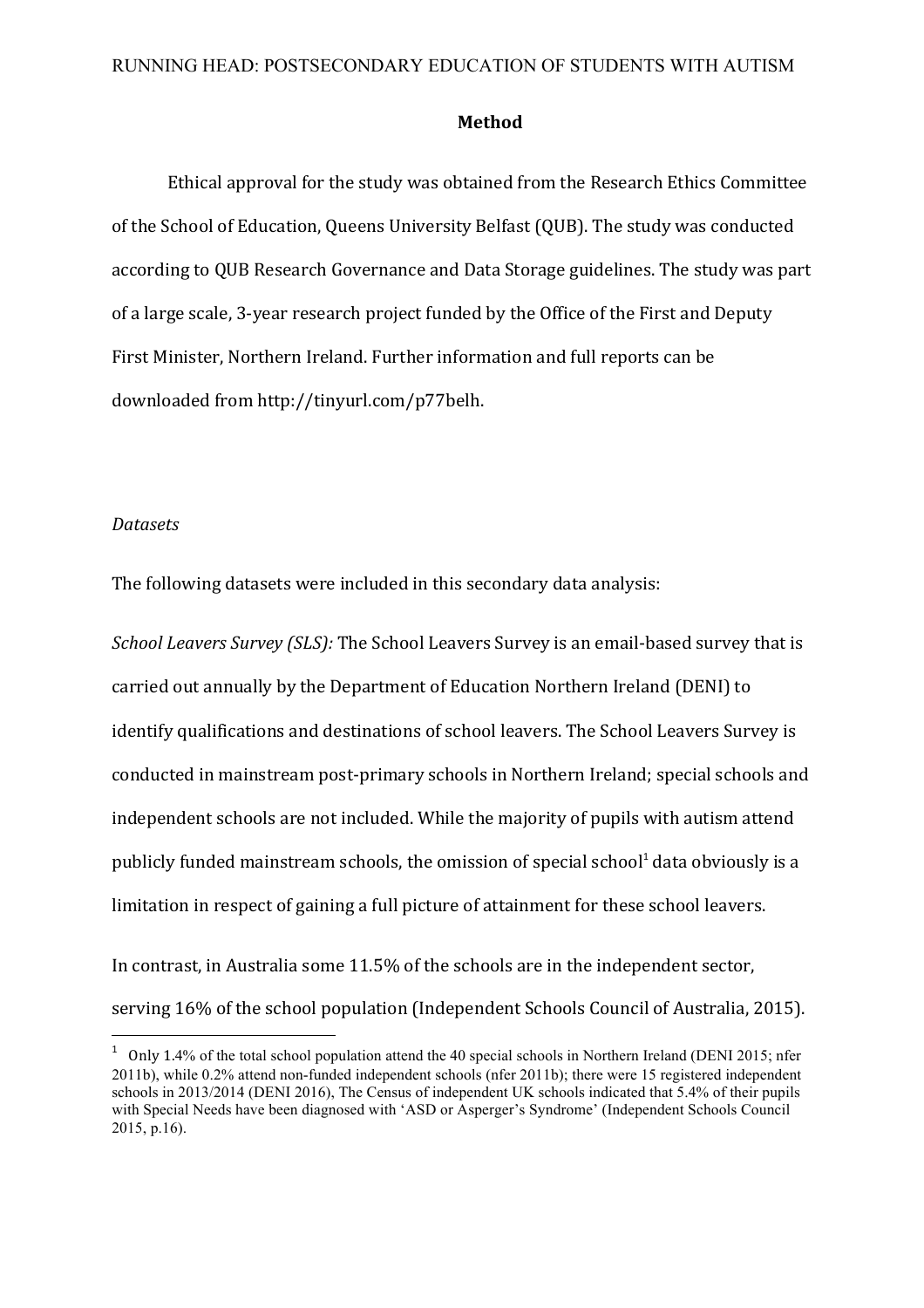Detailed procedural guidance regarding the School Leavers Survey is available (DENI, 2014). Subject to disclosure control, figures for students with autism were aggregated between 2008-2012.

*Further Education Statistical Record (FESR):* The Further Education Statistical Record was compiled by the Northern Irish Department for Employment and Learning (DEL) to monitor the Further Education sector on a range of different measures. For the secondary data analysis, figures were broken down along some key variables, including ASD designation, i.e., students with autism and students without ASD, academic year, age band, mode of attendance (full-time vs part-time), qualification rate, and attendance rate. Department for Employment and Learning (DEL) figures were based on full-year student enrolments analysed in accordance with the Governmental statistics guidelines (UK Statistics Authority, January 2009). However, given that Further Education students can be enrolled on more than one course, the actual student numbers may differ from enrolment figures. Furthermore, some students were enrolled for part of the vear, i.e., they may have changed or dropped out of a course. Students were not required to declare their disability, and therefore the figures may underestimate the prevalence of ASD. At the same time, students with autism could be registered under 'learning disability' or under 'more than one disability' and therefore not included in a data search for ASD, which could further underestimate the prevalence, and these limitations, which are beyond the control of the authors, will be discussed later. Finally, in accordance with Further Education Statistical Record (DEL, December 2012a), all figures were rounded up or down to the nearest 5, with numbers 0, 1, and 2 rounded to

0.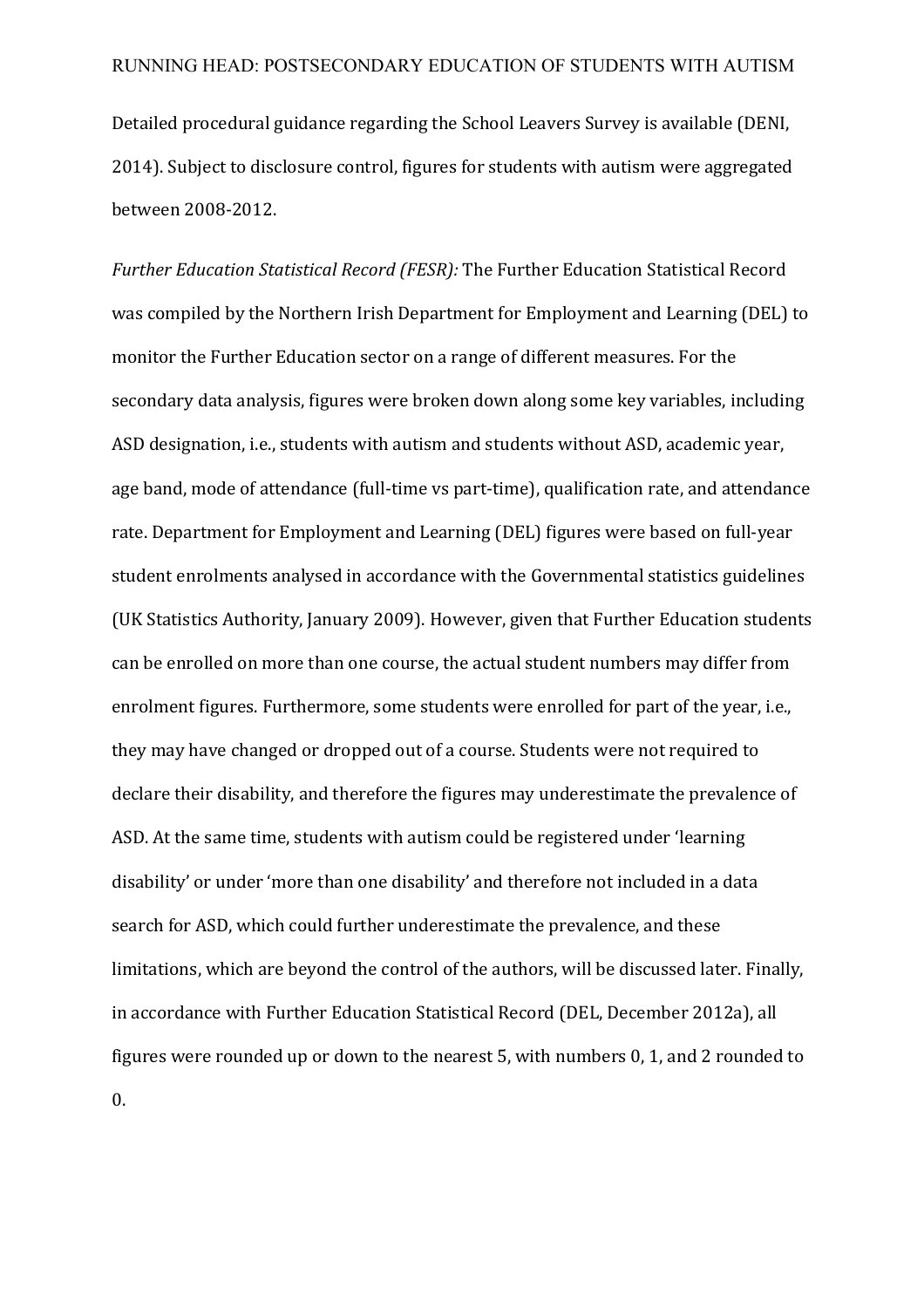*Further Education in other devolved regions:* In England, the Further Education and Skills Analysis Department produced and published prevalence data about students with autism and these were used for comparative purposes. However, due to data quality and disclosure concerns (e.g., small frequencies), data by course subjects were not available. The Welsh Government published ASD prevalence data for Further Education in their statistical analysis in 2012 and 2013. However, students in Wales were only asked to declare their disability if it impacted on their ability to learn and/or use general facilities and thus it was likely that the reported numbers exclude some students with autism. The Scottish Funding Council (SFC) data on Further Education enrolments did not include categories for social/communication impairments and Asperger's Syndrome/ASD until academic year 2013/14.

*Higher Education Statistics Agency (HESA):* The Higher Education Statistics Agency records included a general code for 'disability' since 1994/95. In 2004/05, the separate category of ASD was added. In 2010/11, the code 'ASD' was replaced with 'social/communicative impairment such as Asperger's Syndrome/other autistic spectrum disorder' (cf., HESA, 2012/13; Equality Challenge Unit (ECU), 2013). The code, 'Autistic Spectrum Disorder', remained in use for students who were already recorded on the system under ASD, although this only applied to very few students. For the present analysis, the Department of Employment and Learning (DEL) provided information on the number of students enrolled at Higher Education Institutions (HEI). The Higher Education Statistics Agency (HESA) quality assured data are reported here.

### **Results**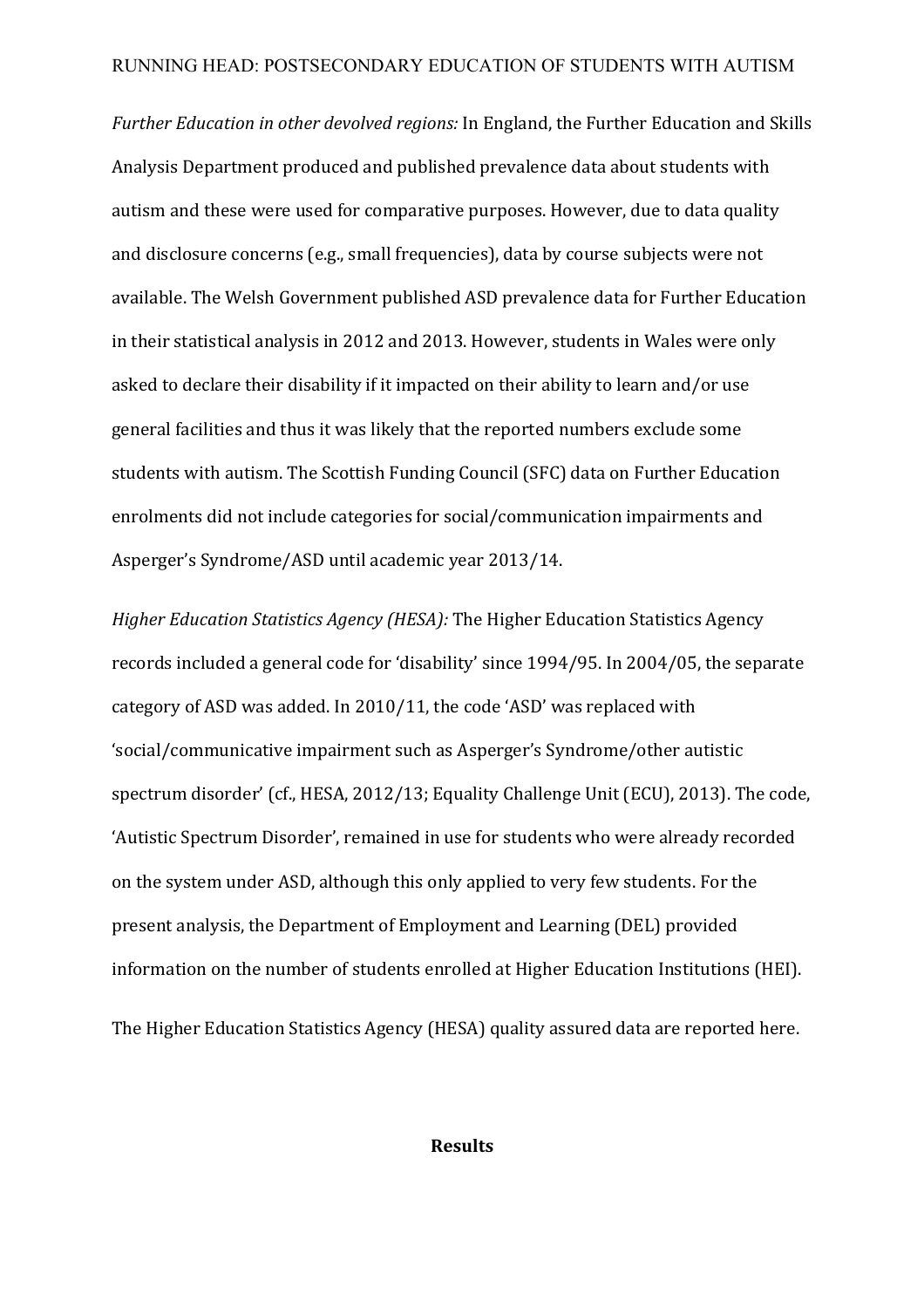# *Qualifications of school leavers*

Nearly three quarters (72%) of pupils without autism achieved good school leaver outcomes (i.e., 5 GCSEs with grades  $A^*$ -C); only 28% of children without ASD left school without these qualifications. In contrast, only 33%-51% of of school leavers with ASD achieved 5 GCSEs with grades  $A^*$ -C, while  $49\%$ -67% of students with ASD achieved fewer than 5 GCSEs with these grades (Figure 1).

#### *Post-secondary education destinations*

Most (94%) school leavers (irrespective of ASD diagnosis) transitioned onto other educational or training settings; only 3%-4% faced unemployment upon leaving school (Figure 2). However, only 9%-22% of students with autism transitioned into Higher Education (compared to 42% of students without autism). The vast majority of school leavers with autism (69%-81%) transitioned to Further Education (FE) or training (compared to 45% students without autism).

Postsecondary education data for Further Education and Higher Education of students with ASD have been recorded only recently across the UK (Figure 3). In NI, the total ratio of students with ASD in Further Education (FE) rose from 0.01%-0.7%, while in England, where records began as recently as 2008 (Data Service, 2014), enrolments rose from 0.12%-0.46%; in Wales records began in 2010 and the rate of students with ASD in Further Education rose from 0.22%-0.26% (Figure 4).

In Higher Education (HE), the inclusion rate for first year undergraduate students increased from 0.04% to 0.14% between 2004 and 2010 (HESA, 2006; 2011). English enrolment figures were consistently lower than Northern Irish enrolment figures (difference of 0.16 to 0.27 percentage points).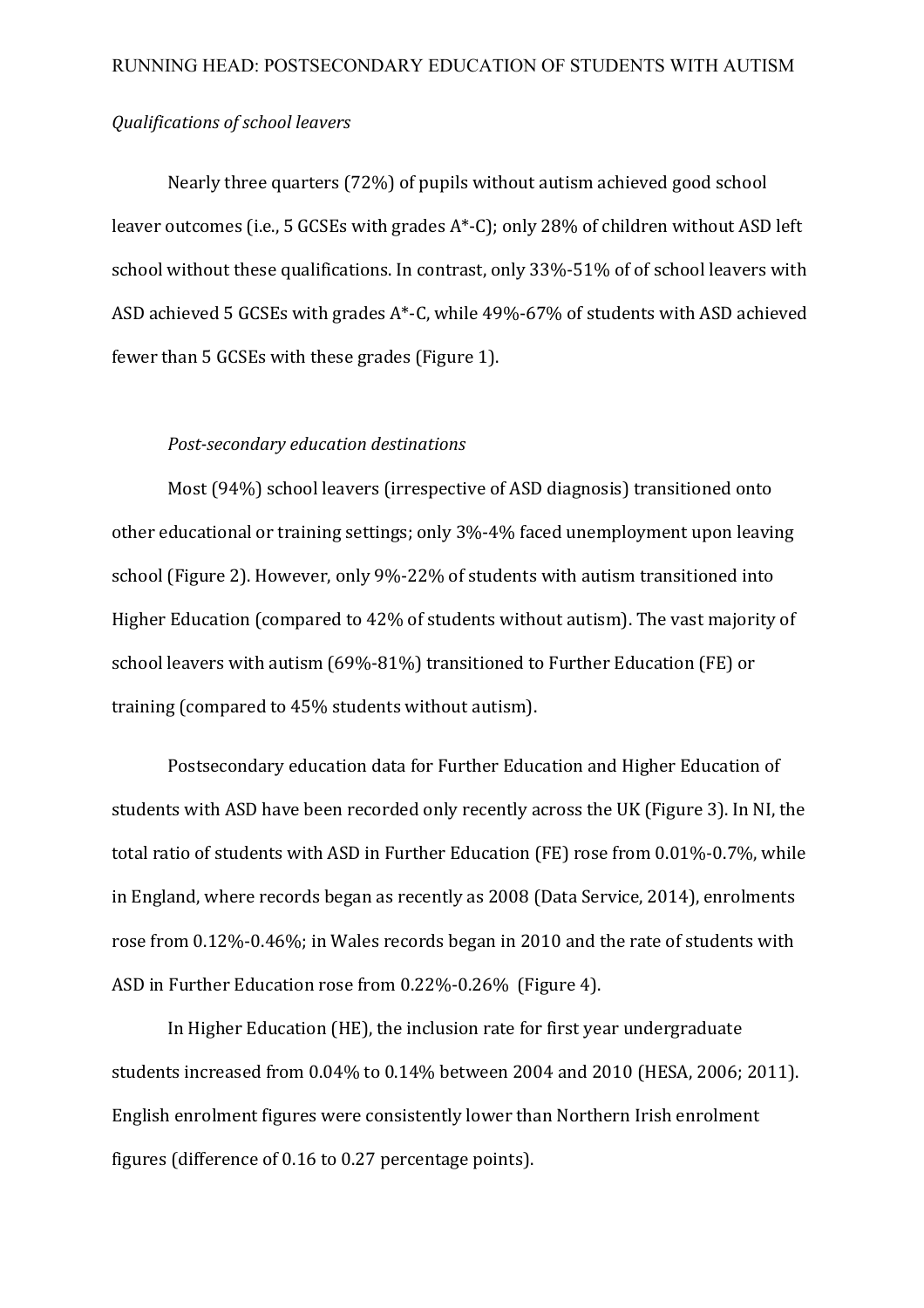Most of the students with autism were very young, i.e.,  $80\%$  were <19 years old and only  $8\%$  were  $>25$  years-of-age, while students without autism were generally older, i.e.,  $54\%$  were <19 years old and  $33\%$  were >25 years of age. With regards to gender, enrolment figures were in line with the well-established 4:1 male: female ratio of ASD (Elsabbagh et al., 2012), i.e., 76% of students with autism were male and 24% were female (compared to a 50%:50% male: female ratio for students without autism).

#### *Mode and area of study in Further Education*

Students with autism were enrolled at all study levels, although more students with autism were enrolled in Entry Level or Level 1 compared to students without autism, (37% vs 23%), while fewer students with autism studied at Level 3 or above compared to students without autism  $(16\% \text{ vs } 23\%)$ . These figures were relatively stable across time.

In Further Education colleges the vast majority of enrolments for all students were part-time. The attendance mode was similarly distributed for students with and students without autism, with a relatively small preference for full-time courses for students with autism (Figure 5); enrolment rates were relatively stable across time.

Subject categories used in the present analysis were based on the Qualifications and Curriculum Authority (QCA, 2004), the Council for the Curriculum, Examinations and Assessment (CCEA), and the ACCAC (Welsh authority), and while gender related subject preferences cannot be completely discounted, a differential analysis for gender was not possible, due to small cell counts. To avoid small numbers, data from 2009/10 - $2011/12$  were combined (Figure 6).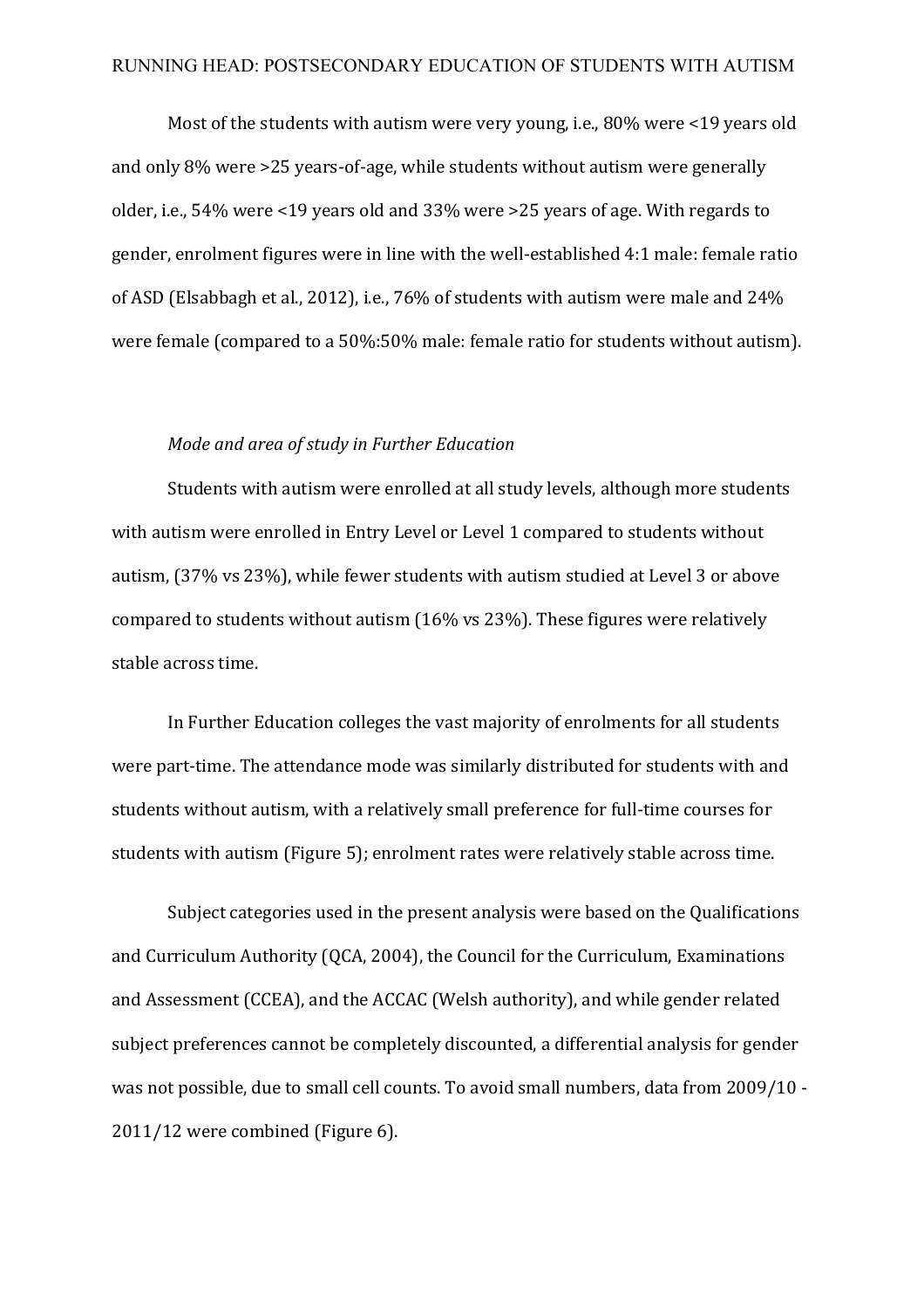The most popular courses focussed on *Education and Training* with high enrolment figures both for students with autism  $(32%)$  and students without autism (22%). Courses focussing on *Preparation for Life and Work* were taken more than twice as often by students with autism  $(17%)$  than by students without autism  $(8%)$ .

#### *Retention and achievement at Further Education colleges*

Figure 7 shows final year retention rates provided by Department of Employment and Learning (DEL). In both  $2010/11$  and  $2011/12$ , retention rates for students with autism were slightly higher than retention rates for students without autism (1.5-1.9 percentage points).

Achievement rates were calculated as the proportion of students who completed final year and met the course targets, either fully or partially. Achievement rates were very similar for both groups, separated by only one percentage point (Figure 8).

## *Enrolment at Higher Education Institutions*

Of the nearly 52,000 Higher Education Institutions (HEI) enrolments in 2011-12 in Northern Ireland,  $0.45\%$  (n=235) were students with autism, while in rest of the United Kingdom only 0.17% of all Higher Education Institution students reported they had autism (Figure 9). This was a rise by 0.17 percentage points in Northern Ireland (Cohen's  $d = 0.26$ ) and 0.04 percentage points Great Britain (Cohen's  $d = 0.15$ ) from the previous year, where  $0.28\%$  (n=145) of Higher Education Institution students had ASD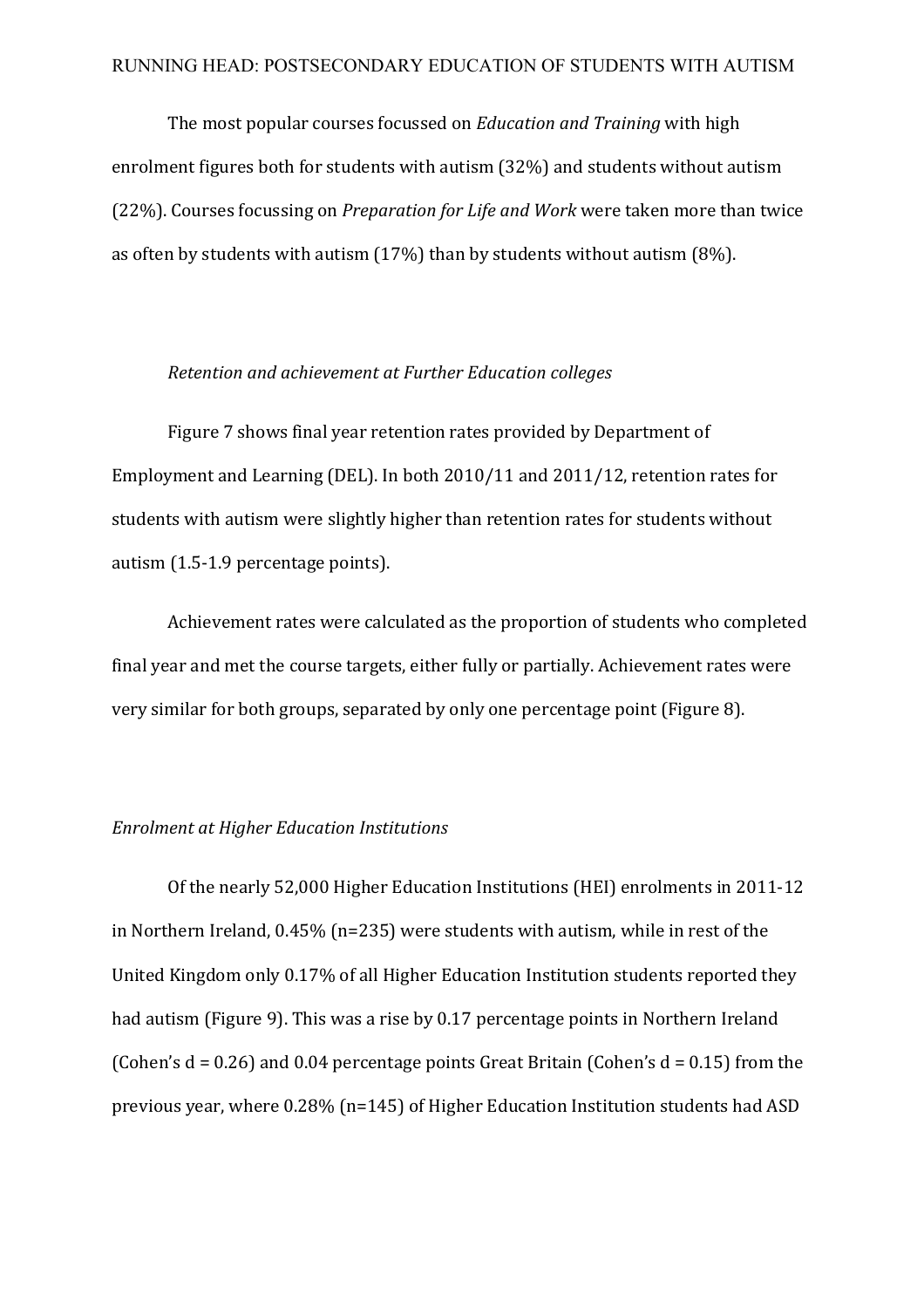in Northern Ireland, while in the rest of the UK only 0.13% of Higher Education Institution students reported having ASD.

Approximately nine out of ten students with autism (89-90%) studying at Higher Education Institution in Northern Ireland were from Northern Ireland. This figure was slightly lower for students without autism  $(83-85%)$  (Figure 10). The remaining 10-11% students with autism at Northern Irish Universities were from other parts of the United Kingdom (i.e., England, Scotland, or Wales), Republic of Ireland (ROI), other parts of the European Union (EU), and overseas.

Figure 11 shows that students with autism from Northern Ireland (16-13%; 2010/11 and 2011/12 respectively) were less likely to study at Higher Education Institutions outside of Northern Ireland, than students without autism (33-34%; 2010/11 and 2011/12 respectively).

With regard to gender distribution, just over half of students with autism in Higher Education Institutions were male  $(53%)$ , while  $47%$  were female. This figure indicates a overrepresentation of females in the cohort, compared to childhood autism diagnosis ratios for male: female of  $4:1$  (Elsabbagh et al., 2012). However, it is similar to general enrolment figures for students without autism, where the male: female ratio was 42% and 58% (cf., DEL, 2013).

### *Mode and area of study in Higher Education*

Students with autism studied the full range of subjects offered at Higher Education Institutions in Northern Ireland. Subjects with  $\langle 1\%$  enrolments were excluded from the analysis, as sensitivity analysis showed that using small numbers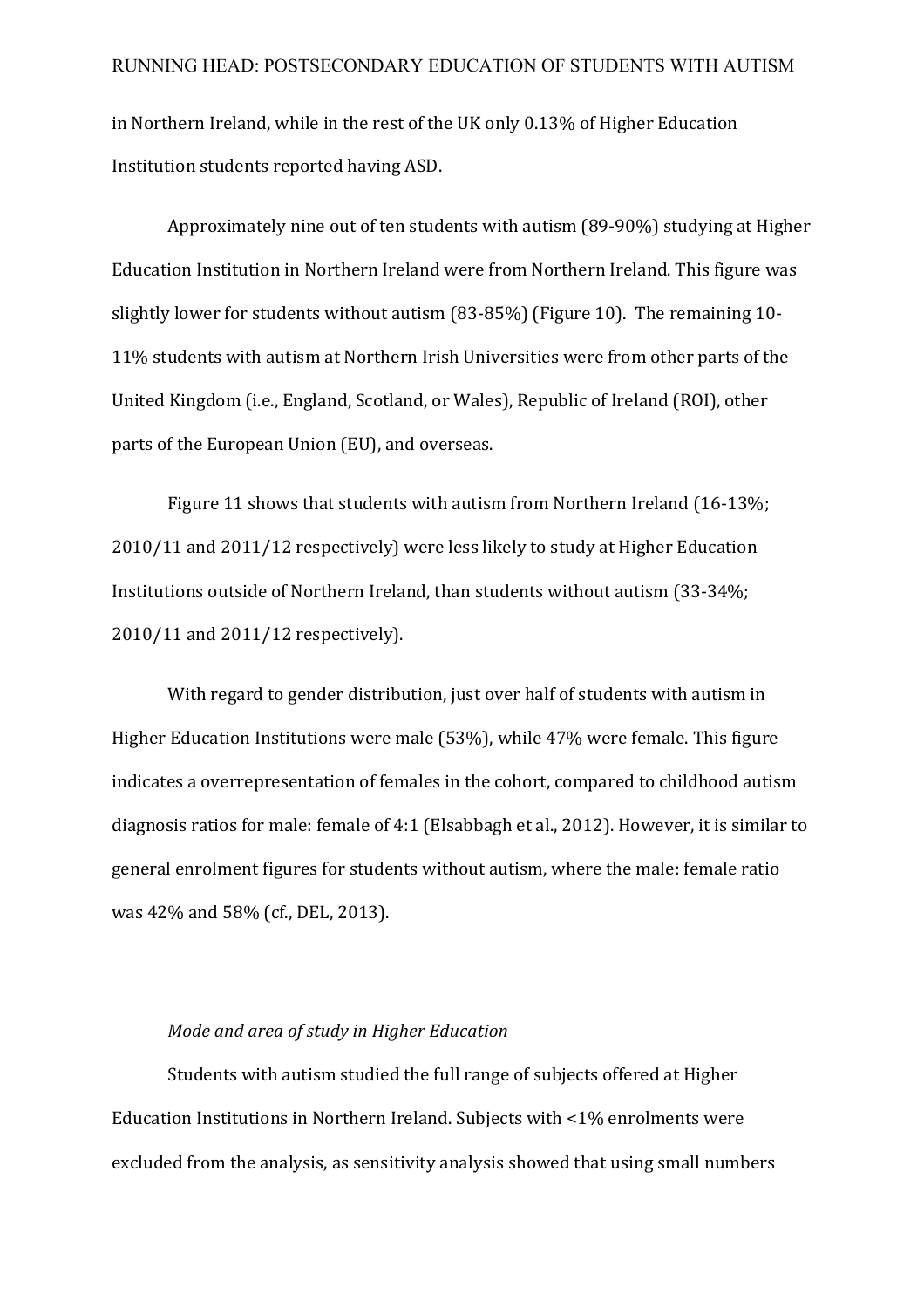would result in an unacceptable margin of error. In addition, to mitigate the effects of rounding small numbers, very small differences were not included. Consequently, Agriculture, Building and Planning; Mathematical Sciences; Combined; and Veterinary *science* were not included in the analysis.

Figure 12 shows that *Business and Administrative Studies* was a popular subject choice for students with autism  $(4%)$  although this rate was more than four times greater for students without autism (17%). *Education* also tended to be less popular amongst students with autism  $(7%)$  than with students without autism  $(12%)$ , as was languages  $(1\% \text{ vs } 4\% \text{, respectively})$  (Figure 13). Students with autism were more likely to study Subjects Allied to Medicines than were students without autism (28% vs 15%). The enrolment rate in Mass Communications and Documentation for students with autism was nearly double that of students without autism.

In Great Britain, students with autism preferred a number of subjects compared to students without autism, including Computer Science (15% vs 4%), Creative Arts and Design (16% vs 7%), Historical and Philosophical Studies (8% vs 4%), Mathematics (5% vs 2%), and Mass Communications and Documentation  $(4\% \text{ vs } 2\%)$ . In contrast, students with autism were less likely to select other areas of study, when compared with student without ASD, including Medicine and Dentistry  $(0.3\% \text{ vs } 3\%)$ , and Subjects Allied to Medicine  $(3\% \text{ vs } 12\%)$ .

#### *Retention and achievement at Higher Education Institutions*

Retention and achievement rates for Higher Education students with ASD are only just emerging. Over the two years that data were available (2010/11 and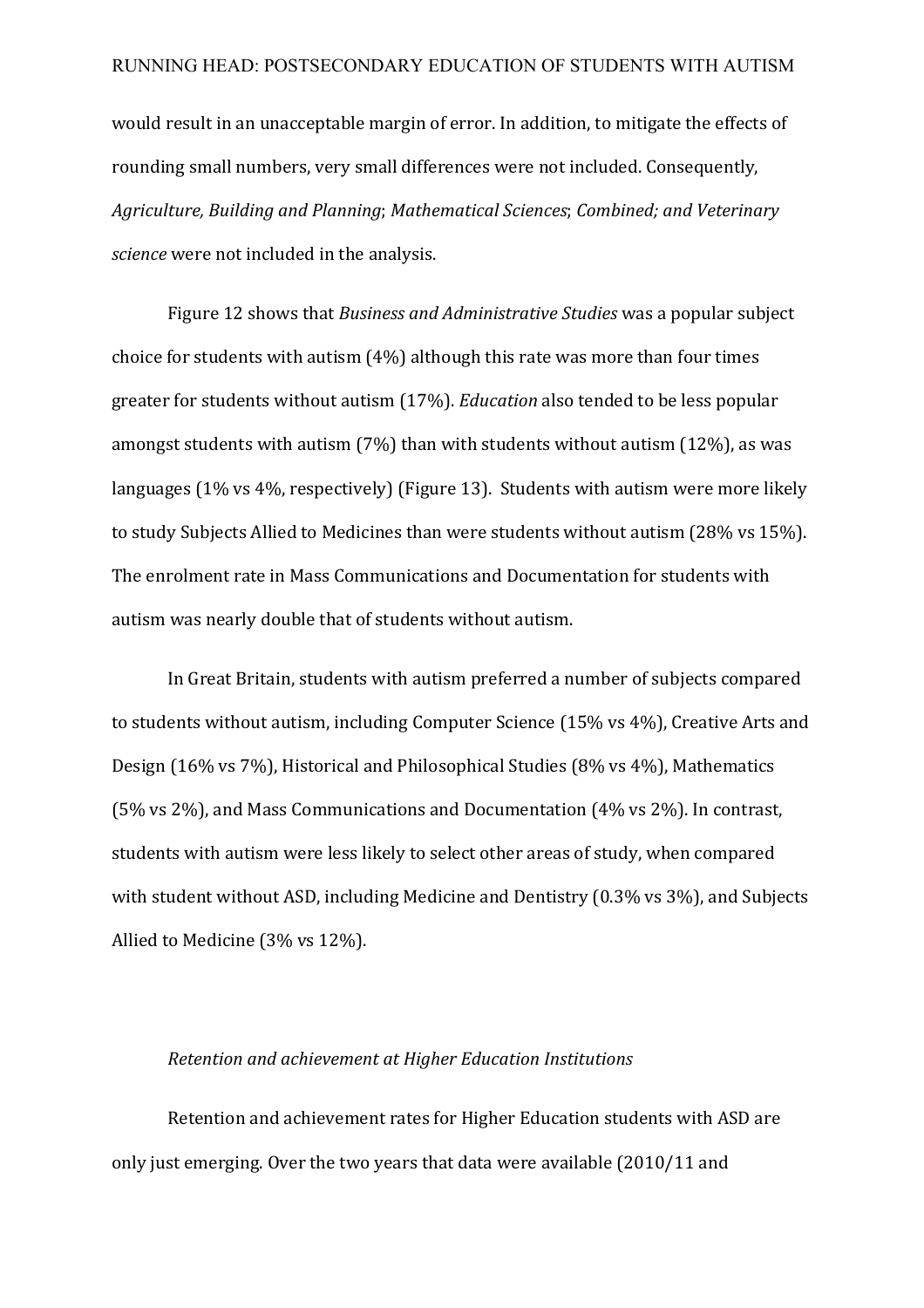$2011/12$ ), there was an increase in the relative proportion of students with autism who completed university successfully  $(0.23 \text{ vs } 0.31\%$ , respectively). This increase mirrored the increase in new enrolments over these two years  $(0.28\% \text{ vs } 0.45\%)$  and therefore potentially indicates good completion rates.

#### **Discussion**

In light of rising prevalence rates of ASD in the school population (Dillenburger, Jordan, & McKerr, 2014), the lack of research on postsecondary educational trajectories is worrying (Chown & Beavan 2012). Most research to date has been based on findings from the USA, often using the NLTS2 survey data (e.g. Newman et al., 2011), and little is known about how well students with autism are faring in postsecondary education in other countries. The findings presented here are based on data from the United Kingdom (UK) (i.e., NI and Great Britain (GB), which included England, Scotland and Wales) and therefore make a valuable contribution to the understanding internationally, of what happens to students with autism after they leave compulsory education. 

## *Qualifications and destinations of school leavers*

The secondary data analysis of the Northern Irish School Leavers Survey (SLS) identified differences and similarities of qualifications and destinations of students with ASD and students without autism, when they leave mainstream education. On a positive note, students with autism were not at greater risk of leaving school to unemployment than other students. However, there were some notable differences. Students with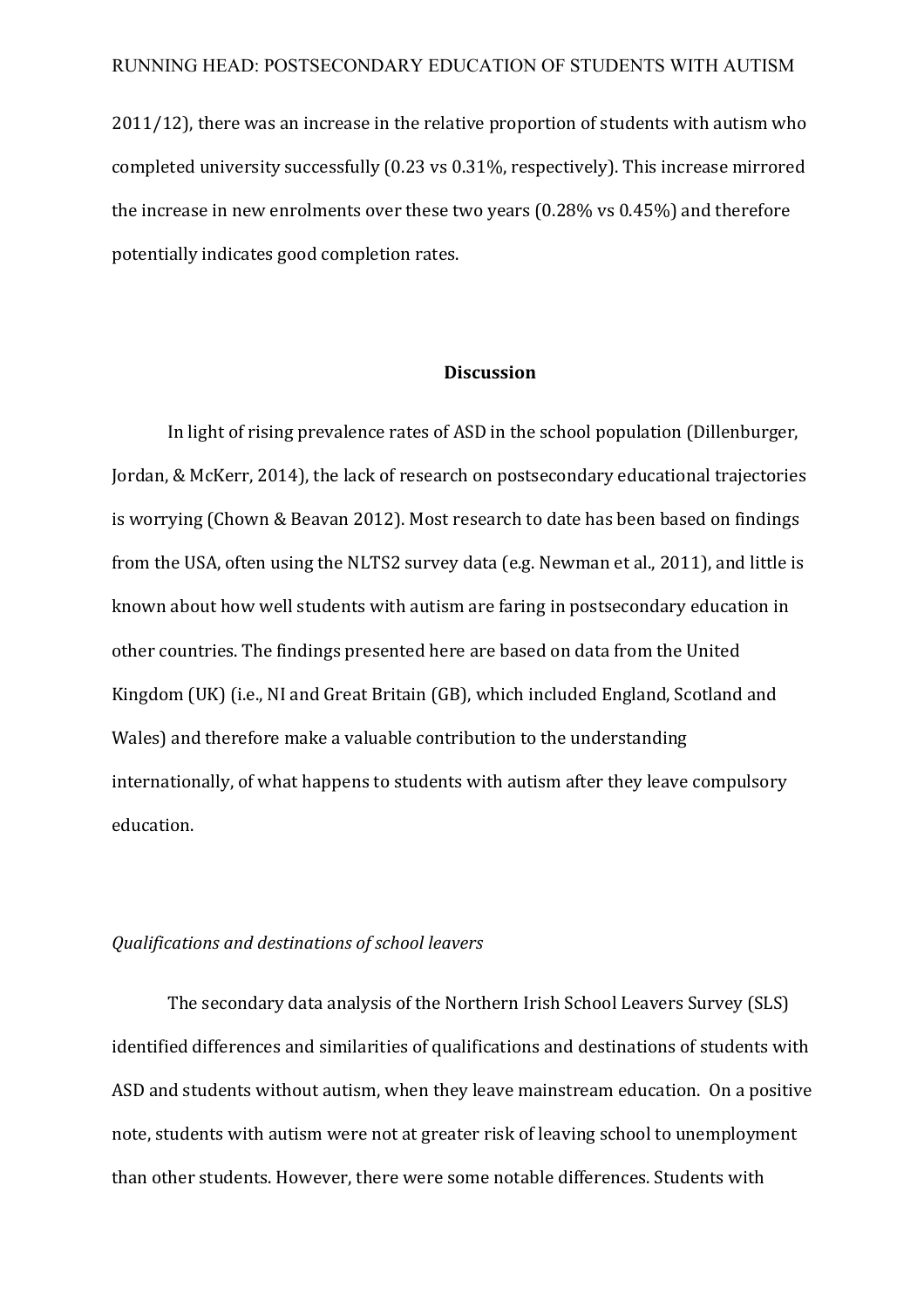autism were more likely to leave mainstream education with lower educational achievements, i.e., with fewer than 5 GCSE grade  $A^*$ -C or equivalent. In addition, students with autism were more likely than their peers without autism to enrol in Further Education Colleges rather than in Higher Education Institutions.

The School Leavers Survey did not include special schools (i.e., data were not available), so unfortunately the findings reported here cannot be generalised to students with autism who leave special schools. Although the majority of pupils with autism in the UK attend mainstream secondary schools, future School Leavers Surveys should collect data on destinations of special school leavers in order to gain a better indication of the proportion who enter into further and higher education. Alternatively, future research could use data linking between the secondary and postsecondary datasets to provide this information (using unique pupil numbers).

# *Prevalence rates of students with autism in Further Education colleges and Higher Education Institutions*

Using data sets provided by the Department of Employment and Learning (DEL), the secondary data analysis reported here showed a clear upward trend in proportions of Further Education and Higher Education enrolments of students with autism in recent years. This may be due to overall increased prevalence of ASD and subsequently, improved public autism awareness (Dillenburger et al., 2013) and positive attitudes towards the inclusion of students with autism (Dillenburger et al., 2014; Mavropoulou  $&$ Sideridis, 2014), and/or the Widening Participation initiative (DEL, 2010) aimed at improving student disability services.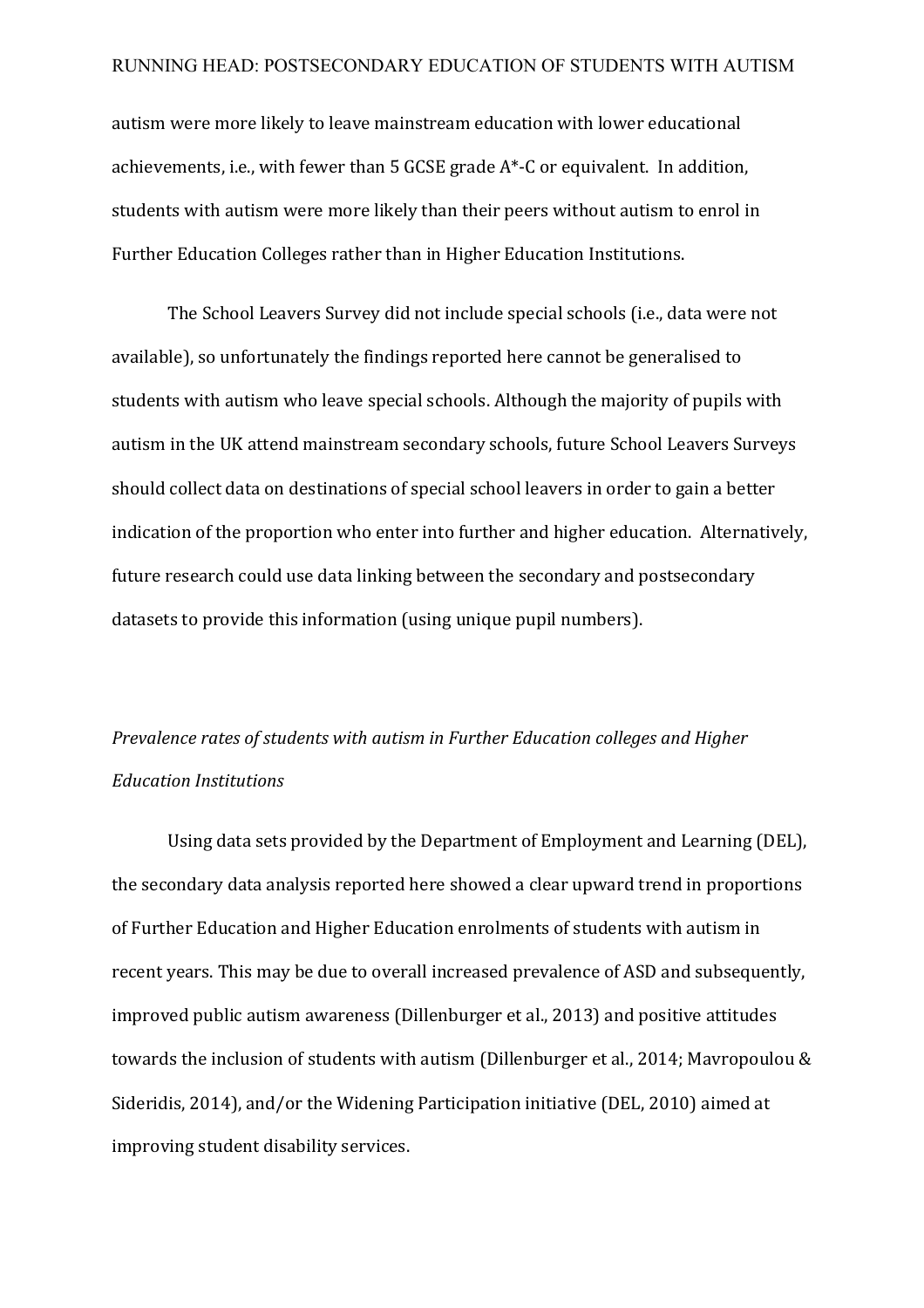Enrolments data in England (Data Service, 2014) showed that the prevalence rate for Further Education enrolments of students with autism had tripled since it was first recorded in 2008/09, to  $0.46\%$  (2011/12), however English enrolment figures were consistently lower than Northern Irish enrolment figures (a difference of 0.16 to  $0.27$  percentage points). The reasons underlying this discrepancy could be multiple, e.g. different disclosure rates, differences in coding or lower proportion of students with autism attending Further Education.

Higher Education data revealed a substantial increase in the number of enrolments of students with autism at Northern Irish Universities from 0.28% to 0.45%. much higher than the respective figures for Universities in Great Britain (from 0.13% to 0.17%). It is important to bear in mind that the actual enrolment figures could be higher as many students at University have undiagnosed ASD. In fact, it has been estimated that 0.7%-1.9% of University students could have ASD, often undiagnosed (White, Ollendick, & Bray, 2011). Unfortunately, students with undiagnosed ASD are missing out on available support.

Given present prevalence estimates in the adult population of approx.  $1\%$ (Elsabbagh et al., 2012; Kim et al., 2011) and an established  $50-70%$  prevalence of cooccurring intellectual disabilities (Buescher, Cidav, Knapp, & Mandell, 2014; Matson & Shoemaker, 2009), the fact that nearly 0.5% of Higher Education students have ASD means that students with autism are well represented at Northern Ireland Higher Education Institutions. It would be interesting to see how well students with autism are represented at Universities in other countries.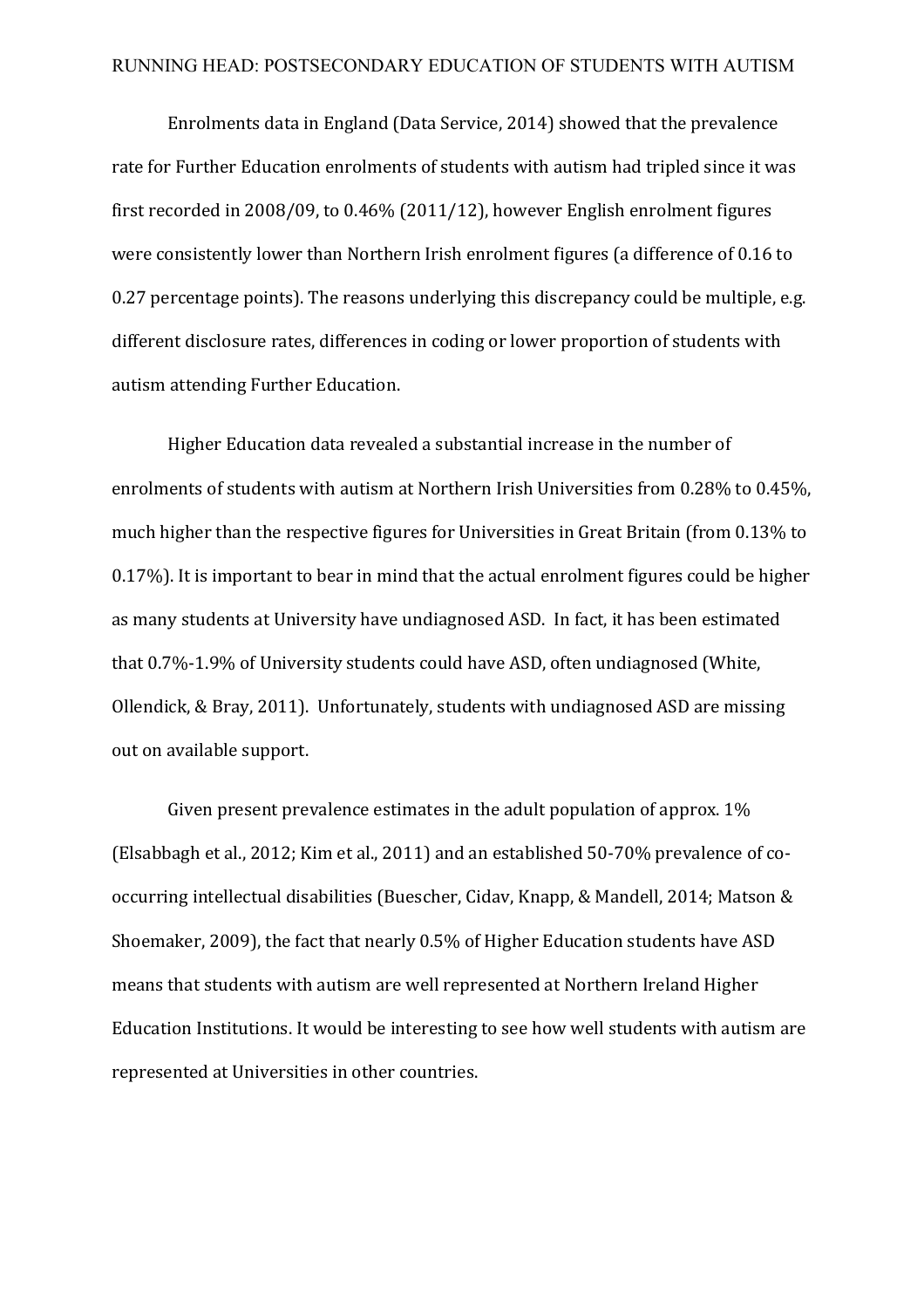## *Students with autism in Further Education*

Students with autism in Further Education colleges were more likely to be  $\leq 19$ years-of-age than students without autism. This is unsurprising given that ASD prevalence rates tend to be higher in younger people (Centers for Disease Control; CDC, 2012, 2013). This could be due to multiple factors, including broadening of the diagnostic criteria, accuracy of case identification, under diagnosis in older adults, and awareness amongst professionals.

Overall achievement and completion rates for these Further Education courses were very positive; there was evidence that students with autism were just as likely as their peers to complete their course and gain a qualification. However, the Northern Irish data show that students with autism were more likely to study at lower levels, e.g., Level 1 and entry level courses, than students without autism. Compared to students without autism, they were more likely to enrol onto *Education and Training; Arts, Media and Publishing, and History, Philosophy and Theology courses.* Enrolments onto courses covering *Preparation for life and work* were twice as common for students with autism compared to their peers.

Course choice may be explained to some extent, by gender, as ASD is more frequent in males (Elsabbagh et al., 2012) and males tend to study certain subjects more than females (cf., DEL, 2012b), e.g., *Engineering and Manufacturing Technologies;* Leisure, Travel and Tourism; Agriculture, Horticulture and Animal Care. These courserelated data may be particular valuable for employment support services, for example, with regards to establish partnerships with employers in the relevant sectors.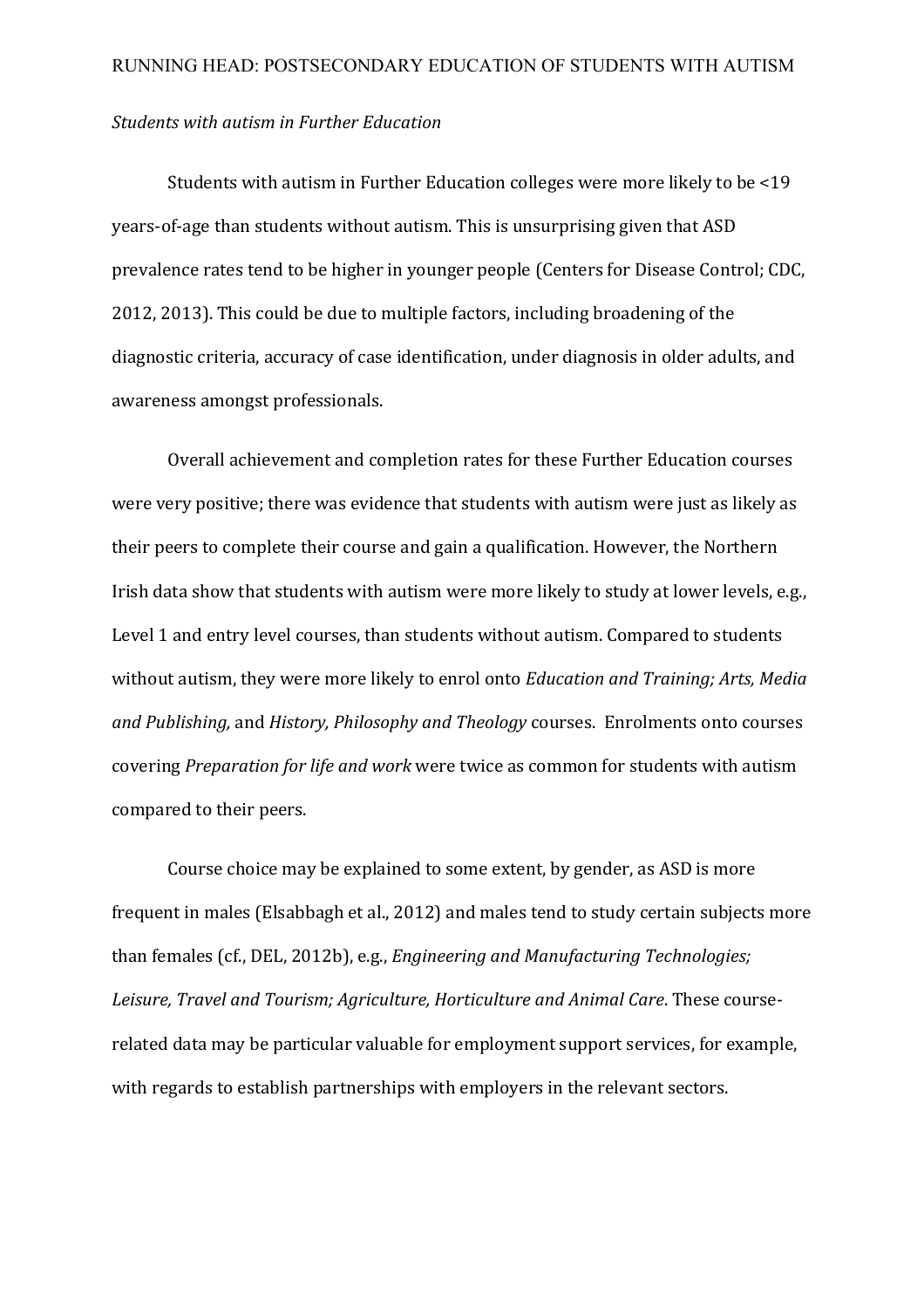The Northern Irish data reported here are much more detailed than data available for England (Data Service, 2014) and Wales (Welsh Government, 2012). We contacted United Kingdom statistical teams for data not in the public domain, however, only Northern Irish agencies were in the position to provide comprehensive Further Education data for students with autism. This is unfortunate, as without data such as retention and achievement rates it is difficult to assess how well individuals with ASD are being included in adult education in the rest of the United Kingdom.

#### **Students with autism in Higher Education**

Data on students with autism in Higher Education for the whole of the United Kingdom were available across region from the Higher Education Statistics Authority. Most of the students with autism from Northern Ireland stayed in Northern Ireland to study, however some went to University elsewhere. The reasons why so many students with autism were reluctant to relocate to go to University away from home may be related to general mobility difficulties (Jansiewicz, Goldberg, Newschaffer, Denckla, Landa, & Mostofsky, 2006) and support needs (Stewart, 2008), that were better served by studying from home. However, it remained unclear whether students with autism were happy to go to University in Northern Ireland or if they would have preferred a course elsewhere but felt that there were barriers preventing them from doing so. Further research should explore the personal reasons for college and subject choices.

The issues around gender were also interesting. While the gender distribution in ASD is generally acknowledged to be 4:1 in favour of males, this was not reflected in Higher Education enrolments, i.e., at a near 40:60 distribution women were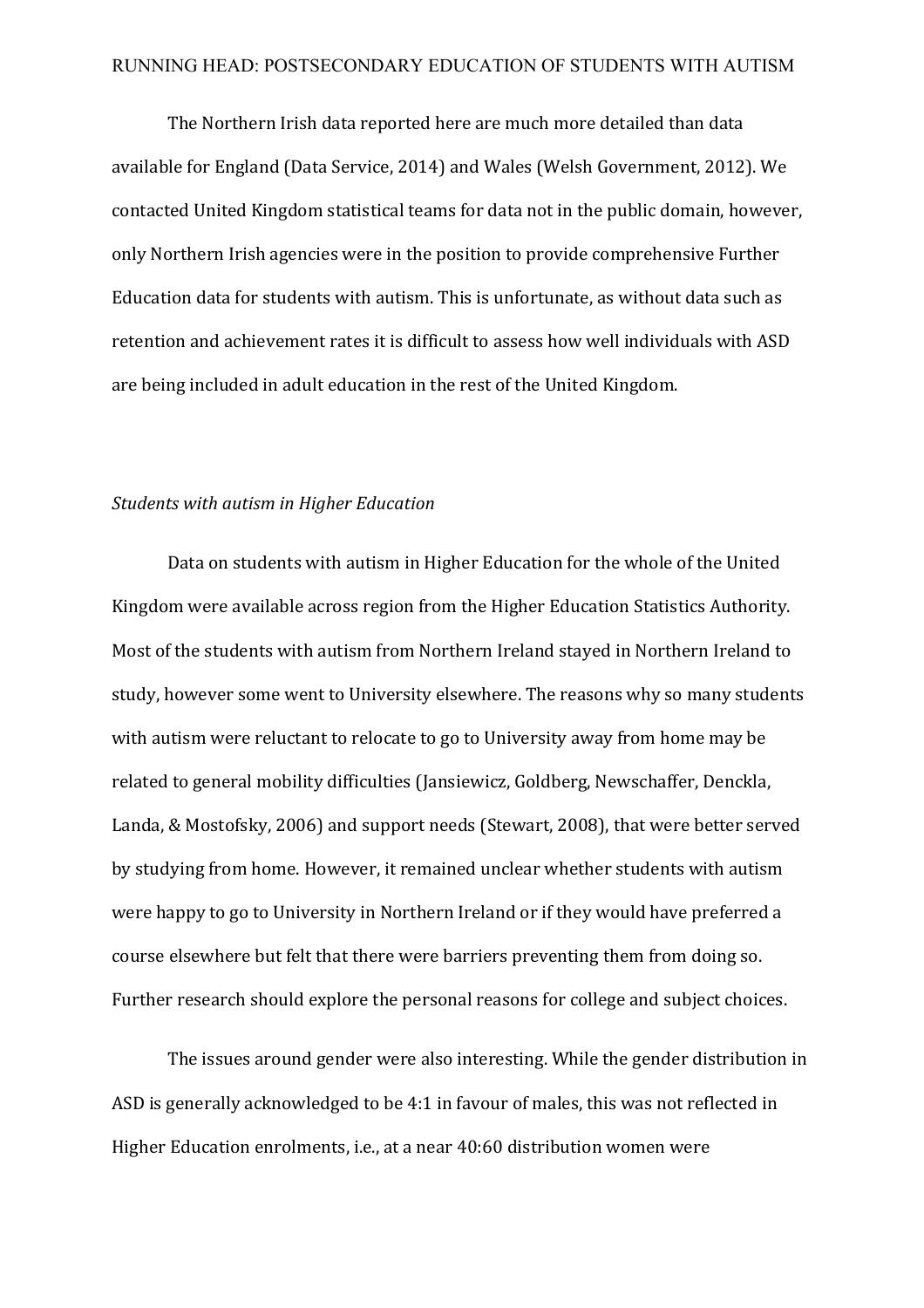overrepresented among students with autism. It was unclear whether this was related to female students with autism feeling better supported, and thus more able to attend Higher Education Institutions or whether they were more willing to seek help and disclose their diagnosis to Higher Education disability services.

Students with autism differed from students without autism in terms of the subjects studied and it may be that some of these differences can be attributed to gender differences. Some Higher Education subjects traditionally are favoured by one gender over the other, e.g., traditionally, female dominated subjects include *Subjects Allied to Medicine, Social Studies, Education,* and *Languages* (DEL, 2013) and traditionally male dominated subjects include *Engineering* and *Technology*. Ultimately, care must also be taken when interpreting the Higher Education subject data as it was not possible to verify some of the findings, such as the relatively high enrolment figures for students with autism studying *Subjects Allied to Medicine*, such as *Nursing*. The numbers of students with ASD who were enrolled in these courses was unexpected, and although we made extensive efforts to verify these figures, they could not be confirmed and it is advisable that caution should be taken when interpreting these data.

Comparative Higher Education achievement data for students with autism were not available yet. This is primarily because the current recording method for ASD had not been in place for long enough to yield outcome data. When these data become available they will be particularly important for future planning and tailoring employment programmes.

## *Alternative postsecondary educational pathways*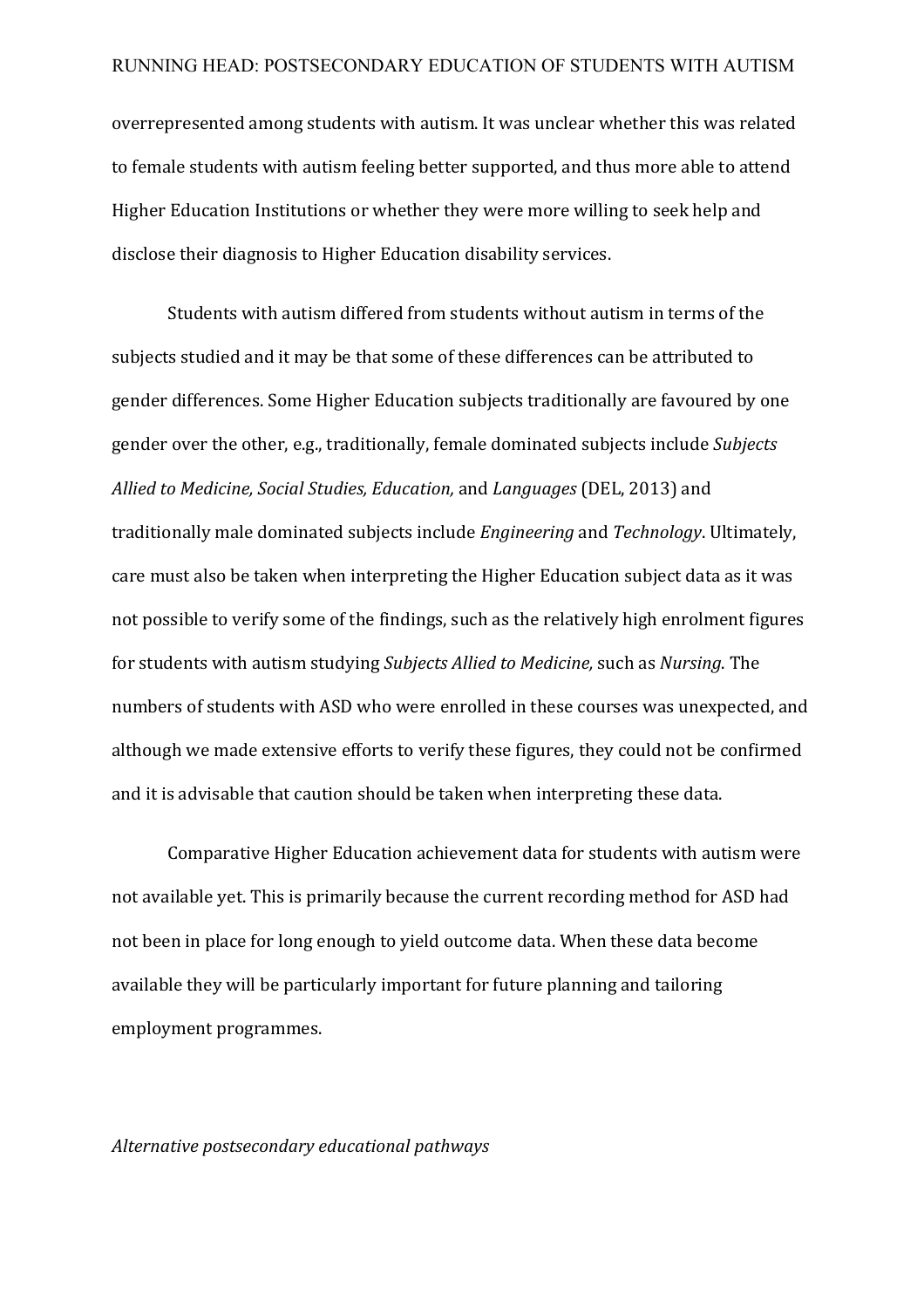Despite the increasing numbers of students with autism who fulfil their educational potential in Further and Higher Education, many may still leave school without obtaining 5 GCSE passes  $(A^* - C)$  or equivalent, have had extended periods of absences or exclusions from school (Ambitious about Autism 2014a; Dillenburger, Jordan & McKerr 2014), and are likely to have experienced bullying (Bancroft et al, 2012; Sofronoff, Dark, & Stone 2011). For these students, Further and Higher Education Institutions are not accessible and specialist colleges have developed elsewhere in Europe and the United States. For example, Rea College Pluryn in the Netherlands has been providing vocational education for students with disabilities for over 30 years (Reichrath, 2013). In the USA, there is specific legal support for Third Level education for students with autism through the Americans with Disabilities Act (ADA) and Section 504 of the Rehabilitation Act (Autism Speaks 2014). Some colleges offer tailored on-line degrees for students with autism (ibid.) while others provide support programmes across a range of courses for students with autism, such as Marshall University, West Virginia, which offers a 'positive behaviour support' system to students to help them achieve success in their chosen field (Marshall University 2014). More than 70 specialist post-16 colleges, including those specifically for students with challenging behaviours, exist in Great Britain (Association of National Specialist Colleges [Natspec] 2014). A very recent development, founded specifically for students with autism, is Ambitious College in London, which opened in September 2014 on the campus of Barnet and Southgate College, London (Ambitious about Autism 2014b; Ambitious College 2015). In Ireland, Dublin City University is aiming to become the first European autism friendly University campus (Harris, 2016).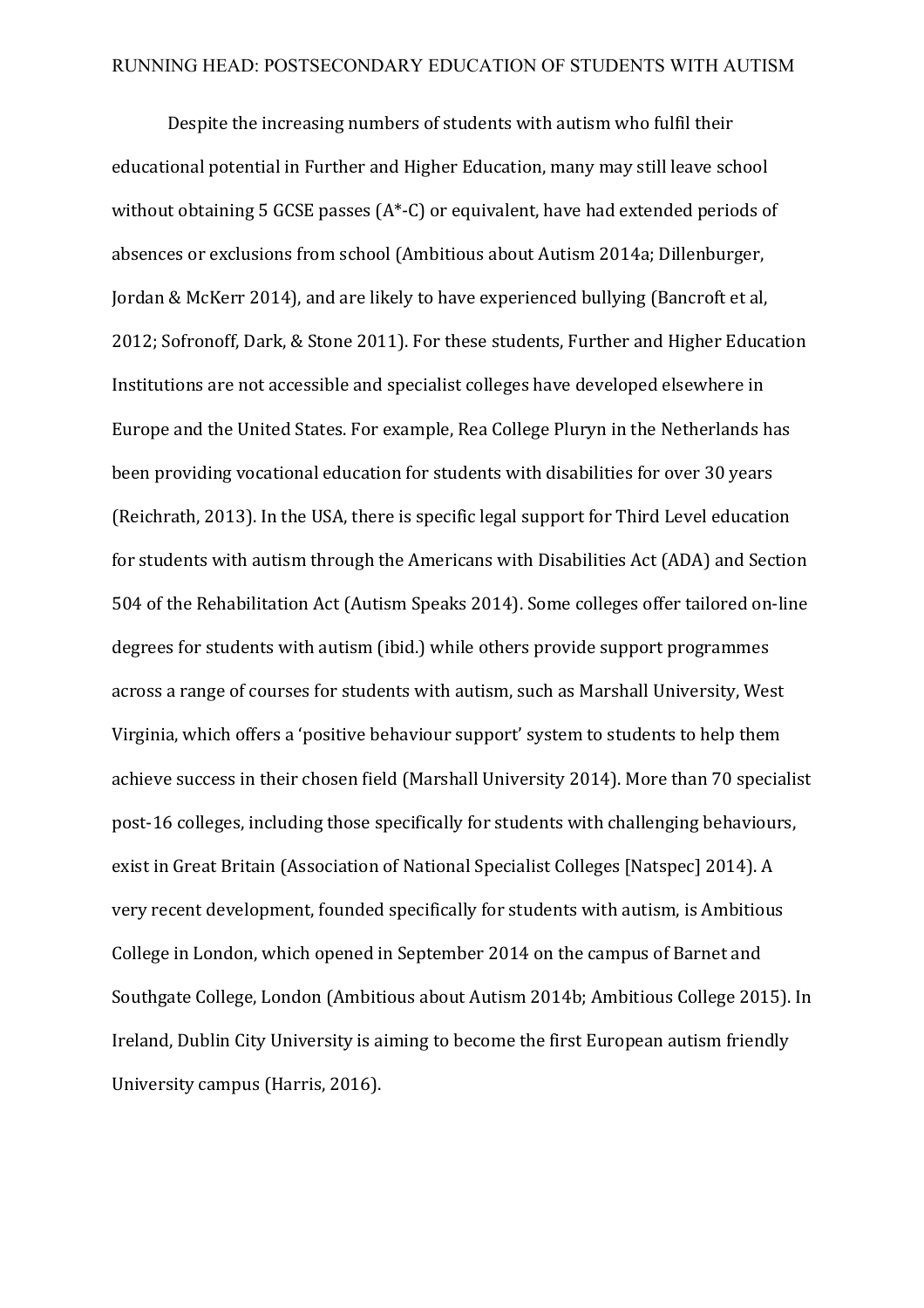The educational options for lower achieving students are relatively limited in Northern Ireland; no specialist colleges exist. Although a number of non-statutory providers are experimenting with alternative forms of postsecondary education, it is difficult to identify them as, unlike the Combating Autism Act of 2006 (renewed in 2011) in the US, there is no obligation under the Autism Act NI (2011) to provide a continuing education curriculum or to make available information on evidence-based interventions and resources (Dillenburger, McKerr, & Jordan 2014).

Alternative postsecondary training programmes tend to evolve at a local level, with often joint statutory/consortium funding, such as the transition schemes developed by the Liberty Consortium in Derry for students with learning disabilities and/or autism (Dobbin 2014), and the Print Room in Armagh which provides vocational training and the opportunity to acquire qualifications with an accredited provider on site for young people who have disengaged with education (Appleby Trust 2013).

### *Data gaps, limitations, and recommendations*

Self-declaration remained one of the key limitations of the available data sets. In order to access support through Further Education or Higher Education Institution disability services a student has to self-declare that they have a disability. For many reasons, including equality and confidentiality, it is not mandatory for a student to selfdeclare disabilities and evidence of an actual ASD diagnosis generally is not necessary. Therefore, the figures presented here may underestimate the actual number of students with autism attending Further and Higher Education Institutions.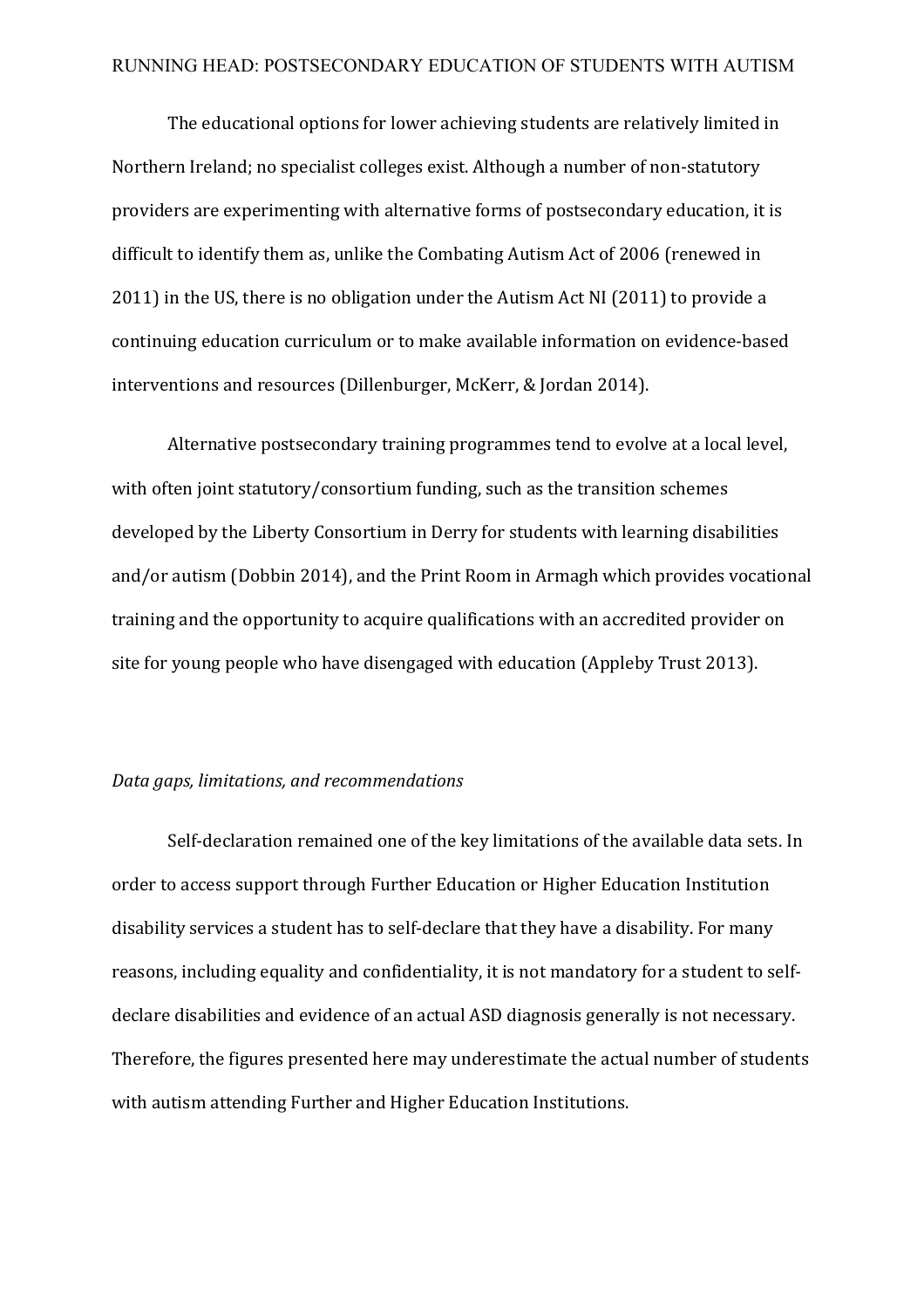While currently Northern Ireland records a relative wealth of data on ASD in postsecondary education, there is room for improvement, especially across the rest of the United Kingdom. The Further and Higher Education datasets recorded individuals with more than one disability under 'multiple disability' meaning that it was not possible to identify students who declared having ASD alongside co-occurring diagnoses. In order to provide more accurate measures, all disabilities (including Autism Spectrum Disorder) should be recorded separately.

Additionally, it would be desirable to see the School Leavers Survey extended, especially as many of the students attending special schools are likely to have more profound disabilities and the information regarding their outcomes is just as critical for assessment, improvements, and futures planning as are the data for students with ASD who are able to attend mainstream schools. Data on destinations of Special School leavers would allow for a better indication of their postsecondary educational trajectories. Alternatively, data linking between the secondary and postsecondary datasets could provide this information (using unique pupil numbers).

The present secondary data analysis has revealed what postsecondary education data are available in Northern Ireland and other regions of the United Kingdom. It would be useful for other countries to conduct similar reviews of existing data sources, so that international comparisons can be made and best practice can be identified.

#### **References**

Ambitious about Autism (2014a). *Ruled out. Why are children with autism missing out on education?* Retrieved from the Web 17/02/2014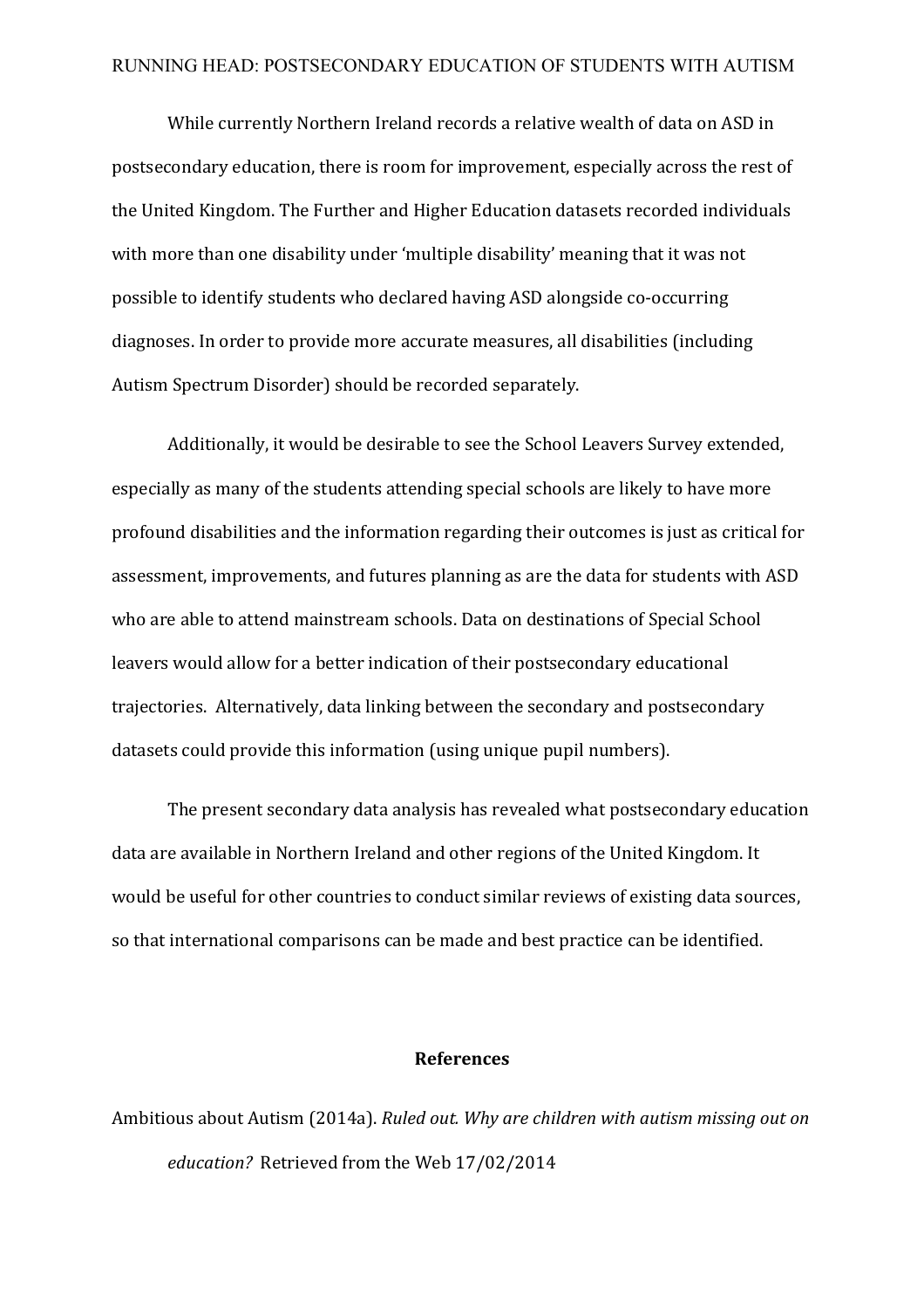www.ambitiousaboutautism.org.uk/page/who\_we\_are/news/article/index.cfm? articleId=335

Ambitious about Autism (2014b). Ambitious College. Retrieved from the Web 17/07/2014 http://www.ambitiousaboutautism.org.uk/page/what\_we\_do/ambitious\_college

.cfm

Ambitious College (2015). *About Us.* Retrieved from the Web 24/01/2016 http://www.ambitiouscollege.org.uk/about-us

American Psychiatric Association (2013). *Diagnostic and Statistical Manual of Mental Disorders, fifth edition*. Retrieved from http://www.psychiatry.org/psychiatrists/practice/dsm/dsm-5Appleby Trust (2013). The Print Room: Specifically ASD. Retrieved from the Web 17/02/2014 http://applebyprintroom.com/

Association of National Specialist Colleges [Natspec] 2014). *Natspec College Directory.* Retrieved from the Web 17/07/2014 www.natspec.org.uk/directory/

Australian Bureau of Statistics [ABS] (2015). Australian Demographic Statistics. Australian Bureau of Statistics. Retrieved from the Web 29/02/2016, from http://www.ausstats.abs.gov.au/Ausstats/subscriber.nsf/0/801757AC98D5DE8 FCA257F1D00142620/\$File/31010\_jun 2015.pdf

Autism Act (Northern Ireland) 2011. (2011). Chapter 27. Retrieved from the Web 17/07/2014 www.legislation.gov.uk/nia/2011/27/2011-05-09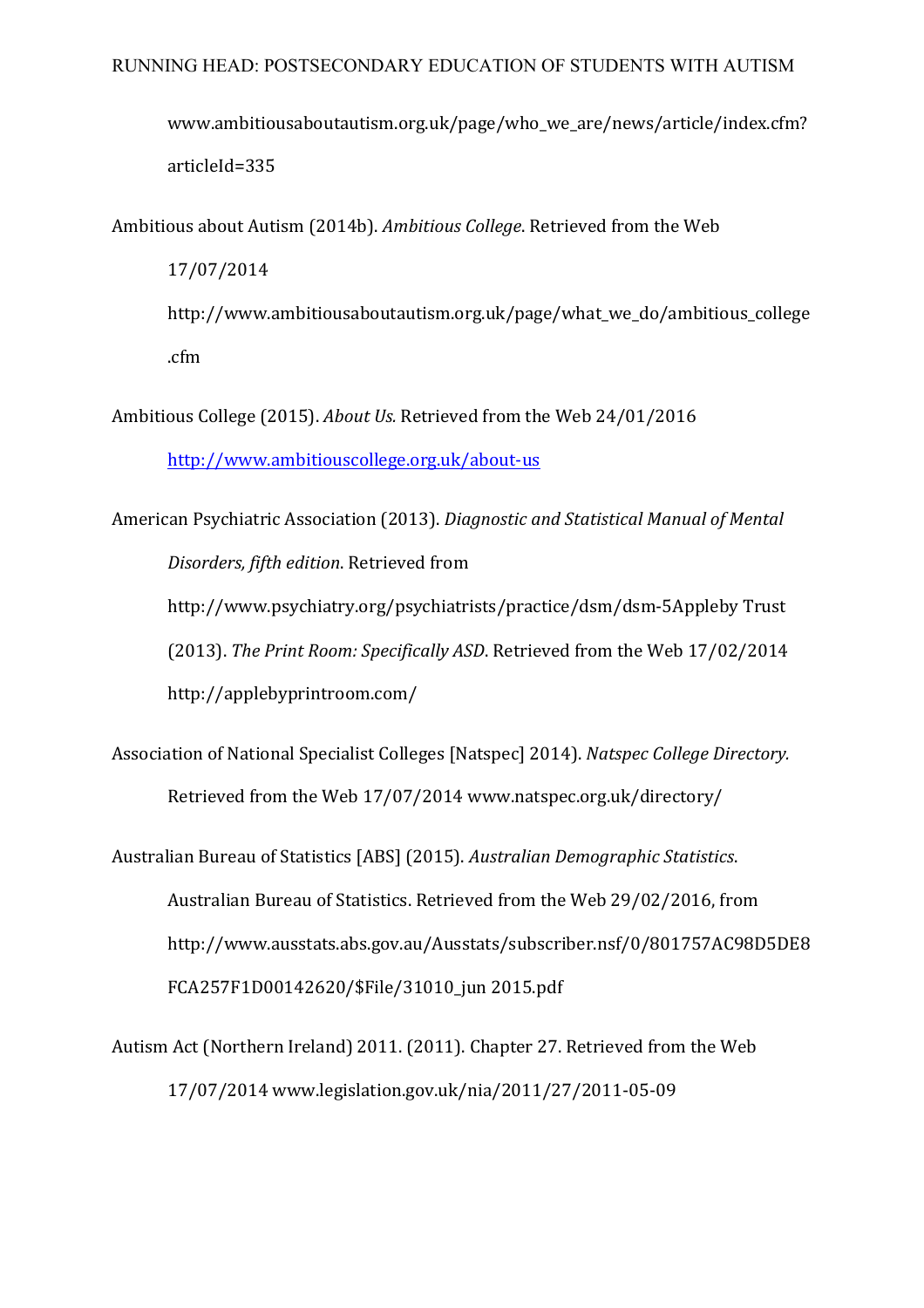- Autism Asperger Advocacy Australia [A4] (2015). Autism prevalence in Australia 2015. Retrieved from the Web 25/01/2016 http://a4.org.au/prevalence2015
- Autism Speaks (2014). *Postsecondary Education Resources*. Retrieved from the Web 17/07/2014 www.autismspeaks.org/family-services/resourcelibrary/postsecondary-education-resources
- Autism Speaks (2016). Answers to Frequently Asked Questions about DSM-5. Retrieved from the Web 27/01/2016 https://www.autismspeaks.org/dsm-5/faq
- Australian Bureau of Statistics. (2012). *Prevalence of autism. Australian Bureau of Statistics*. Retrieved from the Web 28/1/ 2016 http://www.abs.gov.au/ausstats/abs@.nsf/Latestproducts/4428.0Main Features32012?opendocument&tabname=Summary&prodno=4428.0&issue=2012 &num=&view=
- Baird, G. (2014). Commentary: Diverging trajectories from a similar starting point: the outcome in adults whose autism was diagnosed in childhood--reflections on Howlin et al. (2013). *Journal of Child Psychology and Psychiatry, and Allied Disciplines*, *55*(1), 59–60. doi:10.1111/jcpp.12182
- Bancroft, K., Batten, A., Lambert, S., & Madders, T. (2012). *The way we are: autism in* 2012. London: National Autistic Society. Retrieved from the Web 17/07/2014 www.autism.org.uk/get-involved/50th-birthday/survey-report.aspx
- Batten, A., Corbett, C., Rosenblatt, M., Withers, L., & Yuille, R. (2006). *Make school make* sense. Autism and education: the reality for families today. London: National Autistic Society. Retrieved from the Web 17/07/2014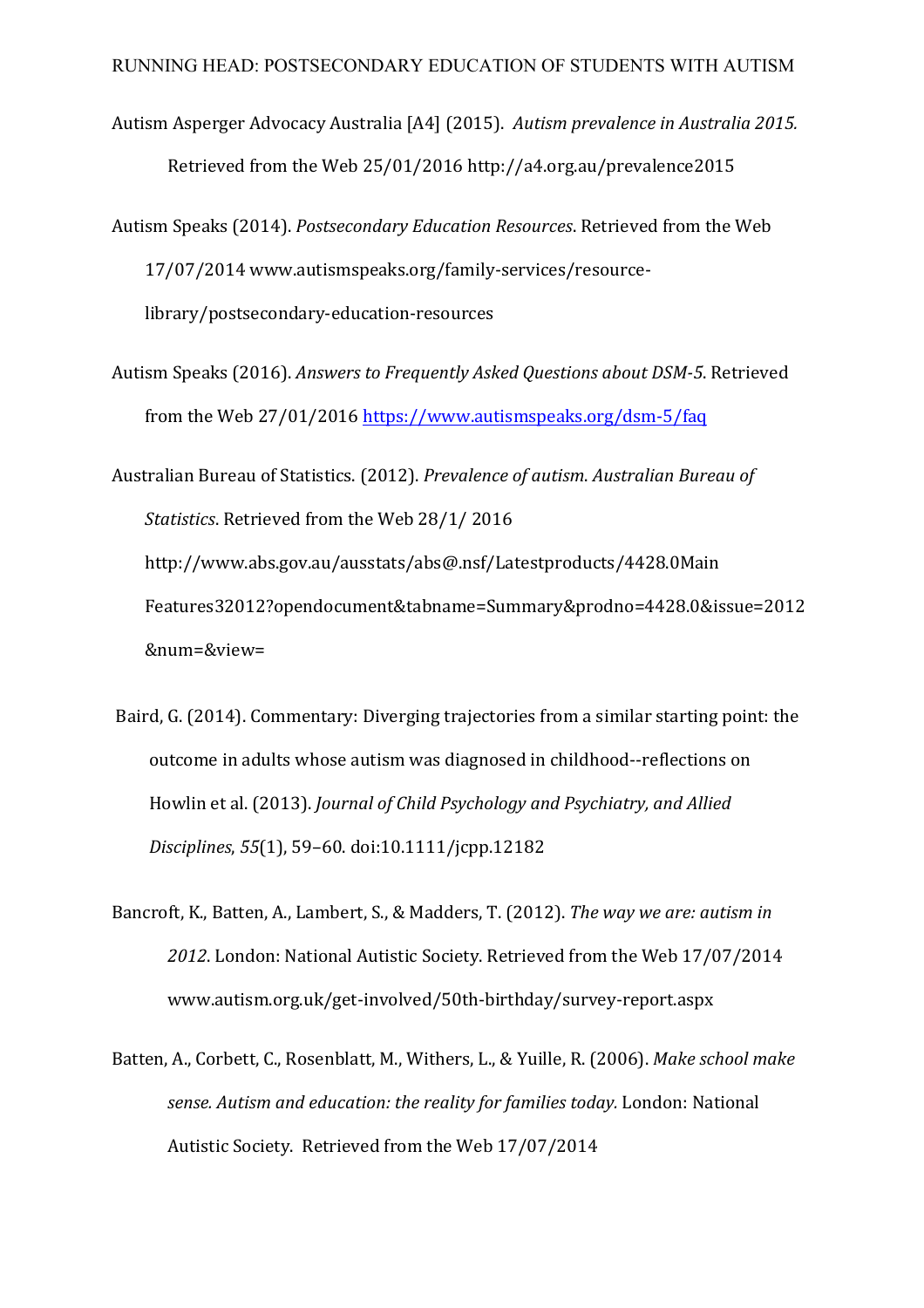www.autism.org.uk/~/media/NAS/Documents/Extranet/Autismlibrary/Magazines-articles-and-reports/Reports/Ourreports/make%20school%20make%20sense%20full%20report.ashx.

- Buescher, A. V. S., Cidav, Z., Knapp, M., & Mandell, D. S. (2014). Costs of Autism Spectrum Disorders in the United Kingdom and the United States. *JAMA Pediatrics*, 168, 721– 728. doi:10.1001/jamapediatrics.2014.210
- Camarena, P.M., & Sarigiani, P.A. (2009). Postsecondary educational aspirations of highfunctioning adolescents with autism spectrum disorders and their parents. *Focus on Autism and other Developmental Disabilities*, 24, 115-128.
- Centers for Disease Control (CDC). (2015). Autism Spectrum Disorder (ASD): Data and *statistics*. *Centers for Disease Control and Prevention*. Retrieved January 28, 2015, from http://www.cdc.gov/ncbddd/autism/data.html
- Centers for Disease Control (CDC). (2013). Changes in prevalence of parent-reported Autism Spectrum Disorder in school aged U.S. children. 2007 to 2011-12. *National Statistics Reports*.
- Centers for Disease Control (CDC). (2012). Prevalence of Autism Spectrum Disorders. Autism and Developmental Disabilities Monitoring Network, United States, 2006. Surveillance Summaries. *Morbidity and Mortality Weekly Report*. December 18, 58  $(SS10)$ , 1-19.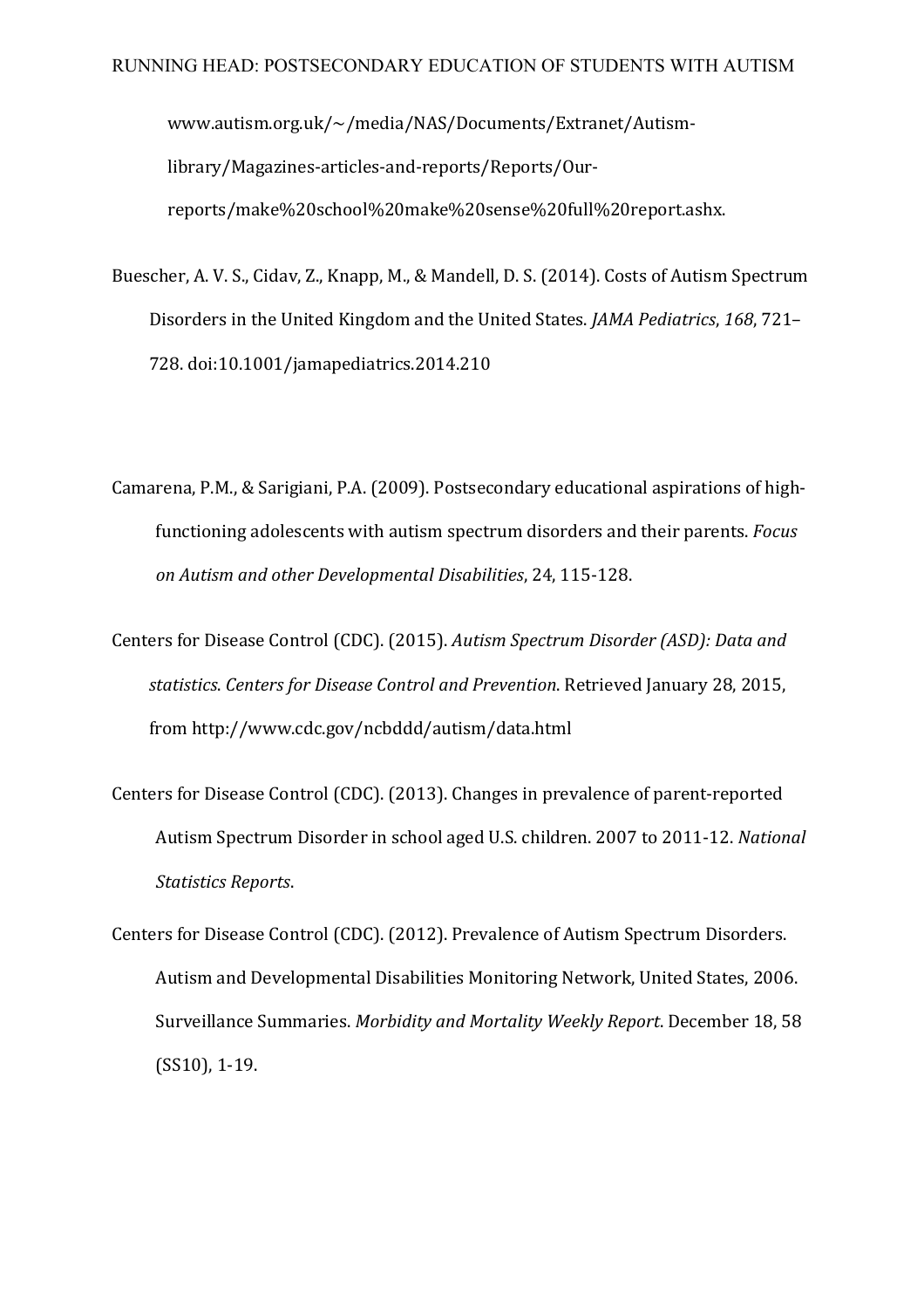- Chiang, H-M., Cheung, Y.K., Hickson, L. Xiang, R., & Tsai, L.Y., (2012). Predictive factors of participation in postsecondary education for high school leavers with autism. *Journal of Autism and Developmental Disorders*, *42,* 685-696.
- Chown, N. & Beavan, N. (2012). Intellectually capable but socially excluded? A review of the literature and research on students with autism in further education. *Journal of* Further *and Higher Education, 36*, 477-493.
- Combating Autism Act (2006). *Bill summary & status* 109th congress (2005–2006) S.843 *CRS* summary. Retrieved from the Web 17/07/2014 http://thomas.loc.gov/cgibin/bdquery/ z?d109:SN00843:@@@D&summ2=m&
- Data Service (2014). *Equality and Diversity Statistics.* Retrieved from the Web 17/07/2014 www.thedataservice.org.uk/Statistics/fe\_data\_library/further\_education\_skills/eq

uality\_and\_diversity/

Department of Education Northern Ireland (DENI) (2016). *Independent Schools: A list of Independent Schools currently registered in Northern Ireland.* Retrieved from https://www.deni.gov.uk/articles/independent-schools

Department of Education Northern Ireland (DENI) (2015). *Review of Special School Provision in Northern Ireland: A Ministerial Working Group Report.* Retrieved from https://www.deni.gov.uk/sites/default/files/publications/de/Review%20of%20S pecial%20School%20Provision%20in%20Northern%20Ireland%282%29.pdf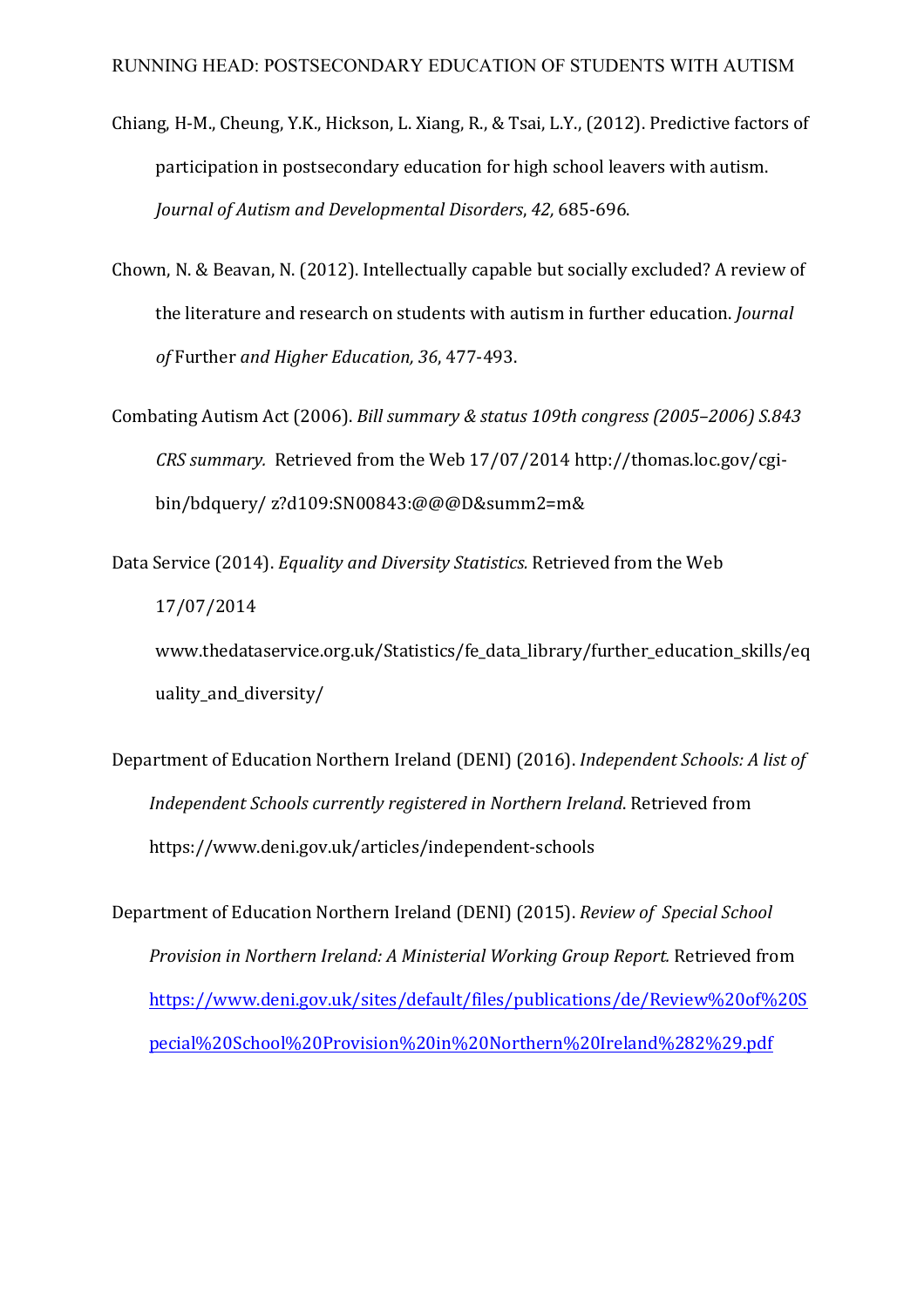- Department of Education Northern Ireland (DENI) (2014). *School leavers: Survey* procedural guidance. DENI: Bangor. Retrieved from the Web 17/07/2014 http://www.deni.gov.uk/school\_leavers2013.pdf
- Department for Employment and Learning Northern Ireland (DEL) (February 2013). *Statistical Bulletin: Enrolments at UK Higher Education Institutions: Northern Ireland analysis 2011/12.* Belfast: DEL. Retrieved from the Web 17/07/2014 www.DEL.gov.uk/he-enrolments-2011-12.pdf
- Department for Employment and Learning Northern Ireland (DEL) (December 2012a). *DEL* confidentiality statement. Belfast: DEL. Retrieved from the Web 17/07/2014 www.DEL.gov.uk/del-confidentiality-statement.pdf
- Department for Employment and Learning Northern Ireland (DEL) (December 2012b). *Statistical Bulletin: Professional and Technical Enrolments in the Northern Ireland Further Education Sector for 2011/12.* Belfast: DEL. Retrieved from the Web 17/07/2014 www.DEL.gov.uk/index/statsandresearch/further-educationstats/fe-enrolments/all-further-education-provision-enrolments/prof-and-techenrolments-in-ni-fe-sector-2011-12.htm
- Department for Employment and Learning Northern Ireland (DEL) (October, 2010). *Project review of widening participation funded initiatives: report FINAL. Belfast: DEL*. Retrieved from the Web 17/07/2014 www.DEL.gov.uk/review-of-wideningparticipation-funded-initiatives-final.pdf
- Department of Health, Social Services and Public Safety (2015). The estimated *prevalence of autism in school age children in Northern Ireland.* Belfast, NI.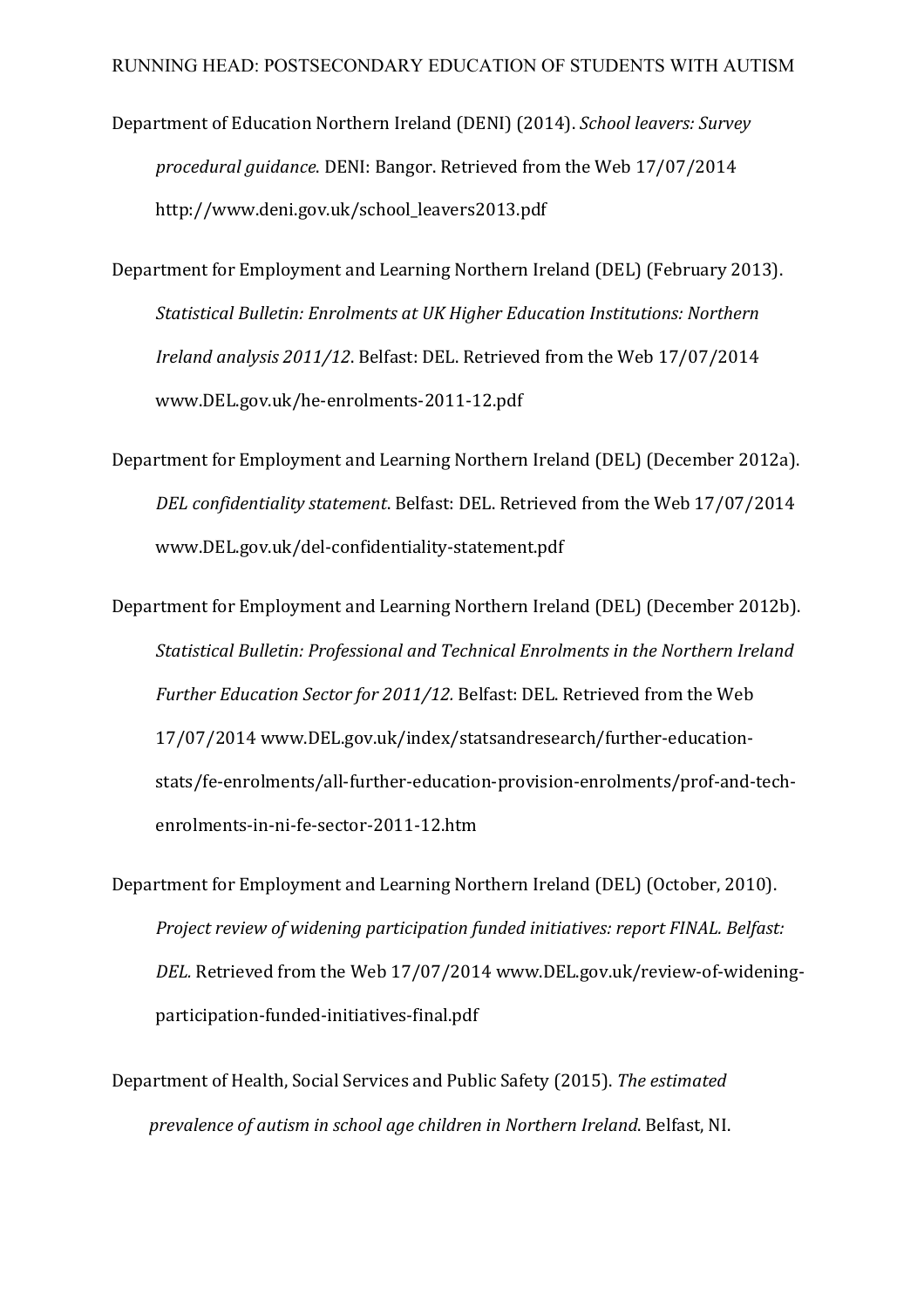- Dillenburger, K. (2014). Evidence-based management and intervention for autism spectrum disorders. In M. Fitzgerald (Ed.), *Autism* (1st ed.). Intech.
- Dillenburger, K., Jordan, J.-A., McKerr, L., & Keenan, M. (2015). The Millennium child with autism: Early childhood trajectories for health, education and economic wellbeing. *Developmental Neurorehabilitation*, 18, 37-46. doi:10.3109/17518423.2014.964378
- Dillenburger, K., Jordan, J. A., McKerr, L., Devine, P., & Keenan, M. (2013). Awareness and knowledge of autism and autism interventions: A general population survey. *Research in Autism Spectrum Disorders,* 7(12), 1558-1567. doi:10.1016/j.rasd.2013.09.004
- Dillenburger, K., McKerr, L., & Jordan, J.-A. (2015). *Children and young people's awareness, knowledge, and attitudes towards autism in Northern Ireland*. *ARK Research Update*. Retrieved May 13, 2015, from www.ark.ac.uk
- Dillenburger, K., McKerr, L. & Jordan, J-A. (2014). *Project ABLE: Evaluation report.* Belfast: The Orchardville Society.
- Dillenburger, K., McKerr, L., Jordan, J. A., Devine, P., & Keenan, M. (2015). Creating an inclusive society... How close are we in relation to Autism Spectrum Disorder? A general population survey. *Journal of Applied Research in Intellectual Disabilities*, *28*(4), 330–340. doi:10.1111/jar.12144
- Dobbin, M. (2014). *Developing a community/education response to transition-from opportunities to provision.* Workshop delivered at Post-19 Conference: "Investigating the Alternatives", Lisburn, Co. Antrim 14.05.14.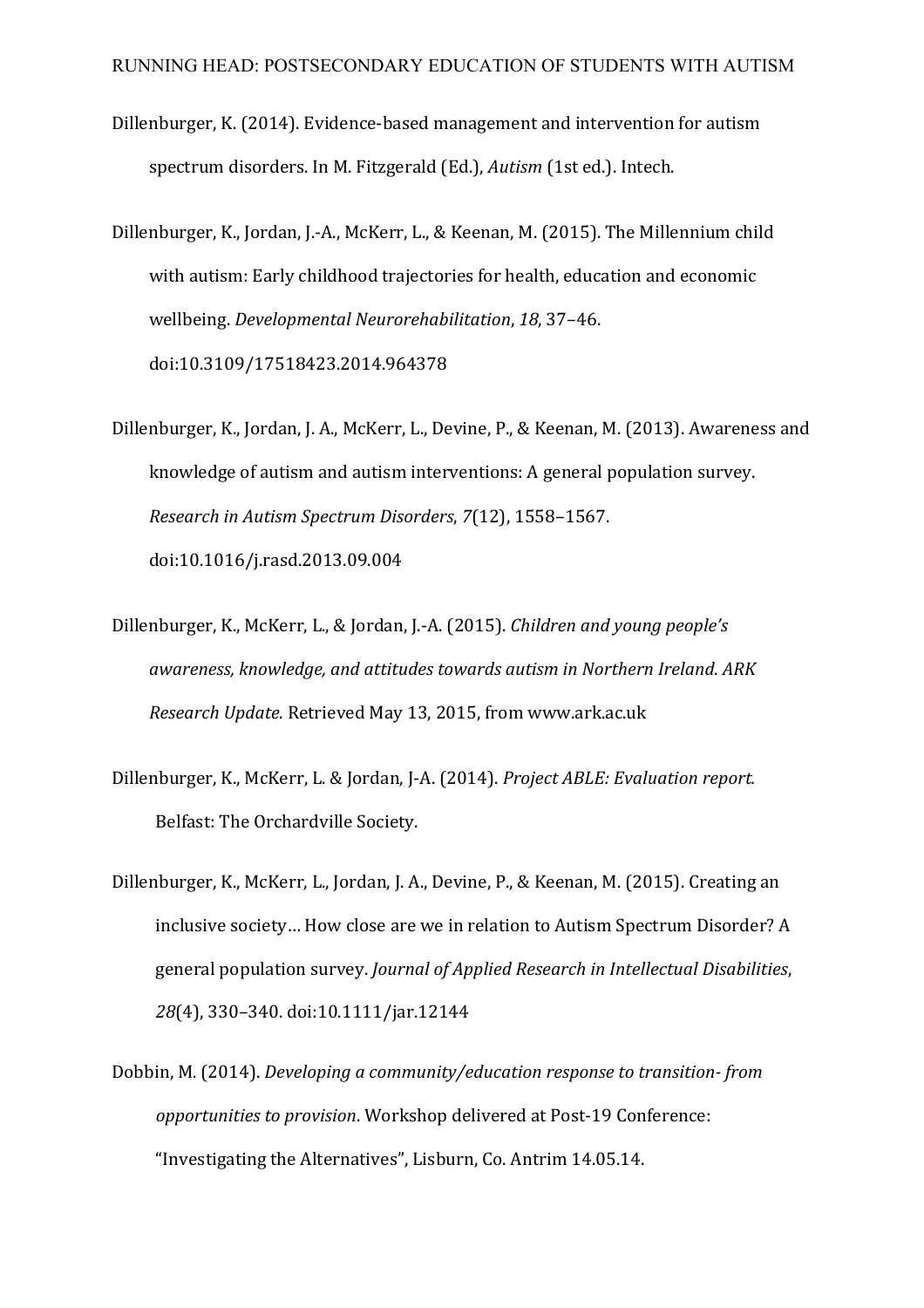Elsabbagh, M., Divan, G., Koh, Y.-J., Kim, Y. S., Kauchali, S., Marcín, C., ... Fombonne, E. (2012). Global prevalence of autism and other pervasive developmental disorders. Autism Research : Official Journal of the International Society for Autism Research, *5*(3), 160–79. doi:10.1002/aur.239

Equality Challenge Unit (ECU; 2013). *Personal communication*.

Harris, A. (2016). *Ireland's first Autism-friendly university might be on the way.... AsIAm.* Retrieved January 29, 2016, from https://www.asiam.ie/dcu-announcement

Higher Education Statistics Authority (2006). *First year UK domiciled HE students by qualification aim, mode of study, gender and disability 2004/05*. Cheltenham: HESA. Retrieved from the Web 17/07/2014

www.hesa.ac.uk/index.php/content/view/1973/239/.

- Higher Education Statistics Authority (2011). *UK domiciled HE students by level of study*, *gender, mode of study, year of study and disability status 2009/10.* Cheltenham: HESA. Retrieved from the Web 17/07/2014 www.hesa.ac.uk/index.php/content/view/1973/239/.
- Higher Education Statistics Authority (HESA) (2012/13). *Student record 2012/13: All fields disability*. Retrieved from the Web 17/07/2014 www.hesa.ac.uk/component/option,com\_studrec/task,show\_file/Itemid,233/mnl, 12051/href,a%5E\_%5EDISABLE.html/
- Higher Education Funding Council England (HEFCE) (2013). *Equality Challenge Unit* 2013 progress review. Retrieved from the Web 09/02/2014 www.hefce.ac.uk/pubs/rereports/year/2013/ecuprogress/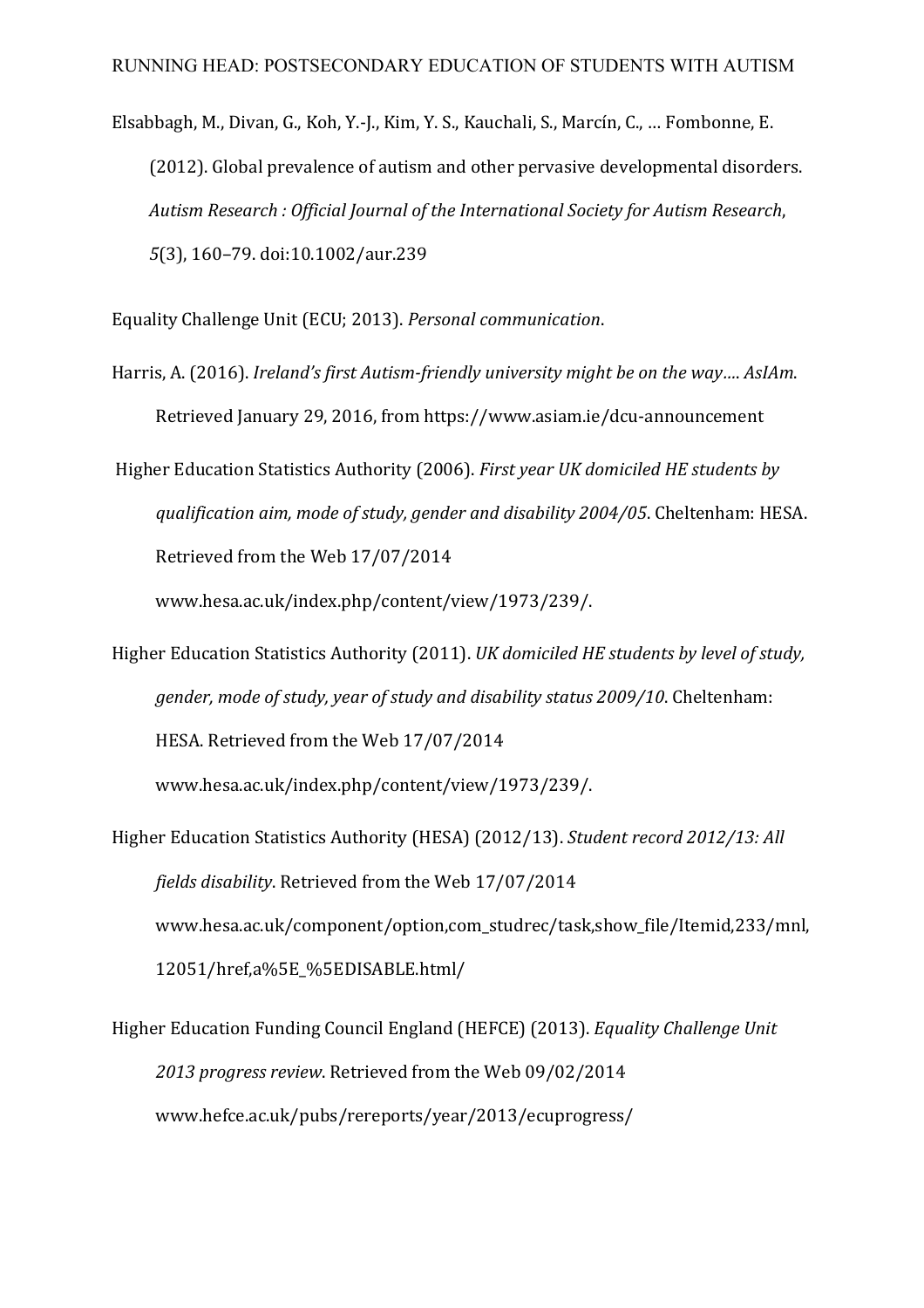- Howlin, P., Goode, S., Hutton, J., & Rutter, M. (2004). Adult outcome for children with autism. *Journal of Child Psychology and Psychiatry*, 45(2), 212–229. doi:10.1111/j.1469-7610.2004.00215.x
- Howlin, P., Savage, S., Moss, P., Tempier, A., & Rutter, M. (2014). Cognitive and language skills in adults with autism: a 40-year follow-up. *Journal of Child Psychology and Psychiatry, and Allied Disciplines,* 55, 49–58. 10.1111/jcpp.12115
- Independent Schools Council of Australia (2016). *About Independent Schools*. Retrieved 256/01/2016 from http://isca.edu.au/about-independent-schools/
- Jansiewicz, E.M., Goldberg, M.C., Newschaffer, C.J., Denckla, M.B., Landa, R., & Mostofsky, S.H. (2006). Motor signs distinguish children with high functioning autism and Asperger's syndrome from controls. *Journal of Autism and Developmental Disorders, 36*, 613-621. 10.1007/s10803-006-0109-
- Kim, Y. S., Leventhal, B. L., Koh, Y.-J., Fombonne, E., Laska, E., Lim, E.-C., ... Grinker, R. R. (2011). Prevalence of autism spectrum disorders in a total population sample. *The American Journal of Psychiatry*, *168*(9), 904–1 doi:10.1176/appi.ajp.2011.10101532
- Marshall University (2014). *The College Program for Students with autism spectrum* Disorder. Retrieved from the Web 17/07/2014 www.marshall.edu/collegeprogram/
- Matson, J. L., & Shoemaker, M. (2009). Intellectual disability and its relationship to autism spectrum disorders. *Research in Developmental Disabilities*, 30(6), 1107-14. 14. doi:10.1016/j.ridd.2009.06.003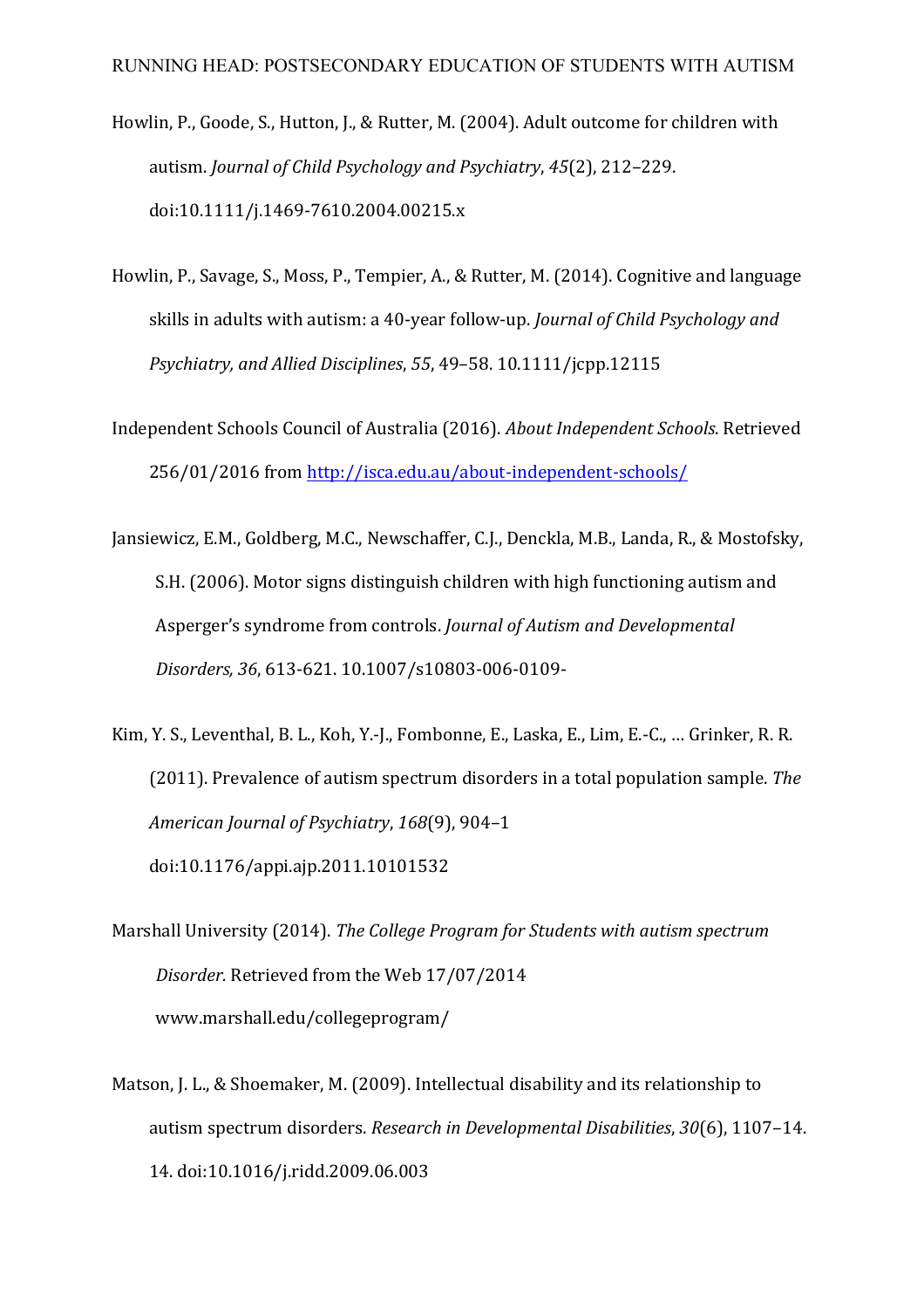- Mavropoulou, S., & Sideridis, G. D. (2014). Knowledge of autism and attitudes of children towards their partially integrated peers with autism spectrum disorders. *Journal of Autism and Developmental Disorders*, *44*(8), 1867–85. doi:10.1007/s10803-014- 2059-0
- Milesi, C., Lansing, J., Bell, K. C., Goerge, R., & Stagner, M. (2010). *Postsecondary* Educational Trajectories of Urban Youth: Addressing Vulnerabilities and Barriers to *Enrollment and Persistence. Chapin Hall at the University of Chicago: Issue Brief.* Retrieved from the Web 26/07/2014 http://www.chapinhall.org/research/brief/postsecondary-educational-

trajectories-urban-youth-addressing-vulnerabilities-and-bar

- National Audit Office (NAO) (2009). *Supporting people with autism through adulthood.* London: The Stationery Office.
- National Foundation for Educational Research (NFER) (2011a). *NFER Teacher Voice Omnibus February 2011 Survey. Teacher training on autistic spectrum disorders: Ambitious about Autism.* Slough: NFER. Retrieved from the Web 17/07/2014 www.nfer.ac.uk/what-we-offer/teacher-voice/AmbitiousaboutAutism.pdf
- National Foundation for Educational Research (NFER)(2011b). Overview of education system in Northern Ireland. Retrieved from the Web 26/01/2016 https://www.nfer.ac.uk/shadomx/apps/fms/fmsdownload.cfm?file\_uuid=F0931 8EC-C29E-AD4D-0AC2-8B6734A0D694&siteName=nfer
- Newman, L., Wagner, M., Knokey, A-M., Marder, C. Nagle, K. Shaver, D., ... Schwarting, M. (2011). The post-high school outcomes of young adults with disabilities up to 8 years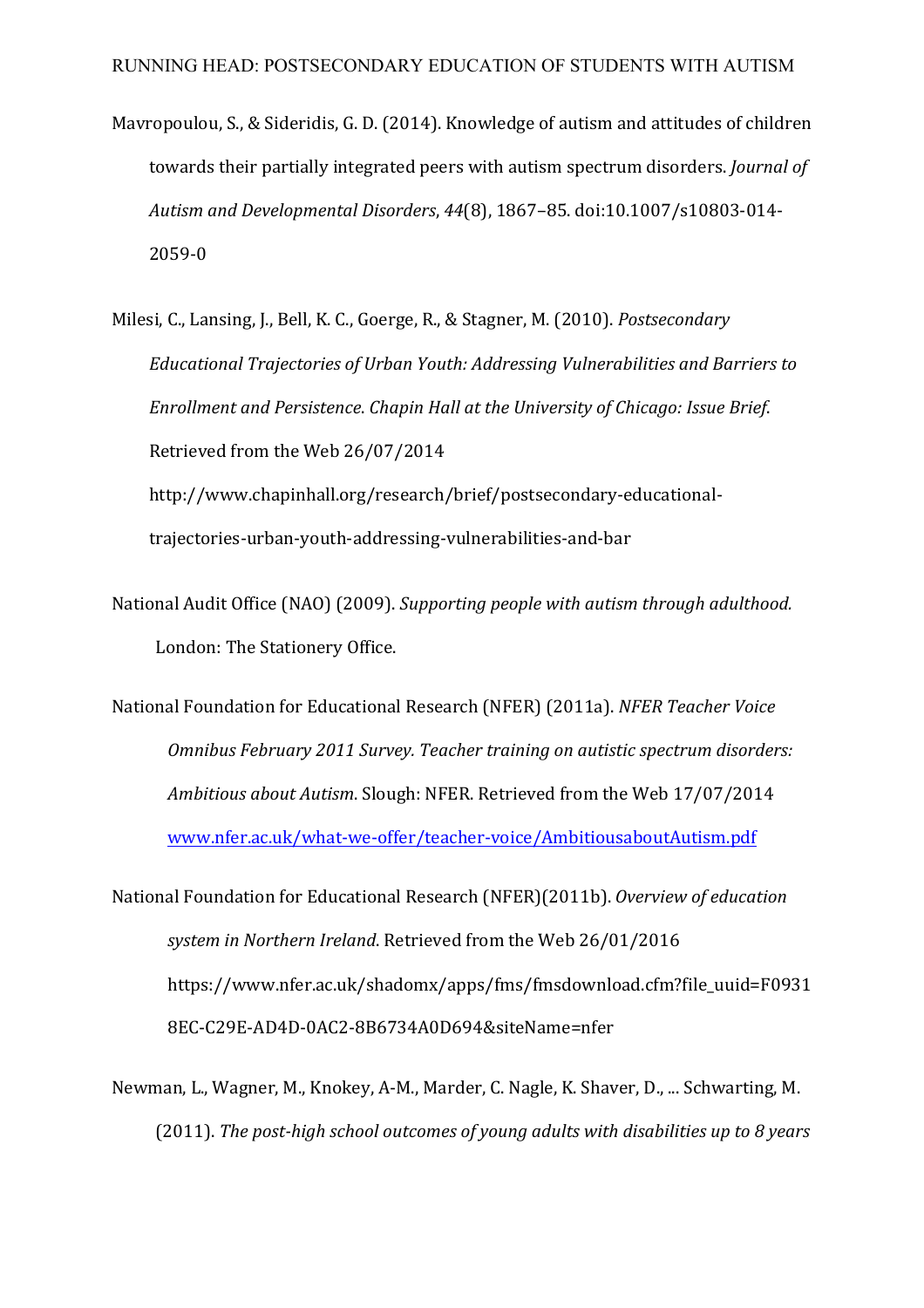after high school. A report from the National Longitudinal Transition Study-2 (NLTS2) (NCSER 2011-3005). Menro Park, CA: SRI International.

- Qualifications and Curriculum Authority (QCA) (July, 2004). *New sector and subject categories: Setting out a common approach.* London: OCA.
- Reichrath, E. (2013). *Monitor Report 1: The GOLD project*. Retrieved from the Web 17/07/2014 toetsenmetenweten.nl/data/.../Monitor-report-1-June-2013- GOLD.pdf
- Roth, L. (2013). *Autism Spectrum Disorder Briefing Paper No 5/2013*. *NSW Parliamentary Research Service*. Retrieved from the Web 29/01/2016, from http://www.parliament.nsw.gov.au/Prod/parlment/publications.nsf/0/B21423 91F94516FECA257B78001FB961/\$File/Autism Spectrum Disorder.briefing paper.pdf
- Shattuck, P.T., Narendorf, S.C., Cooper, B., Sterzing, P.R., Wagner, M., and Taylor, J.L. (2012). Postsecondary education and employment among youth with an autism spectrum disorder. *Pediatrics, 129*, 1042-1049. 10.1542/peds.2011-2864
- Stewart, S. (2008). I Exist: The message from adults with autism in Northern Ireland. Belfast: The National Autistic Society. Retrieved from the Web 17/07/2014 www.autism.org.uk/~/media/NAS/Documents/Extranet/Autismlibrary/Magazines-articles-and-reports/Reports/Our-reports/I%20Exist%20- %20the%20message%20from%20adults%20with%20autism%20in%20Northe rn%20Ireland.ashx
- Treehouse (2009). *Disobedience or disability? The exclusion of children with autism from education. Report 3.* London: Treehouse.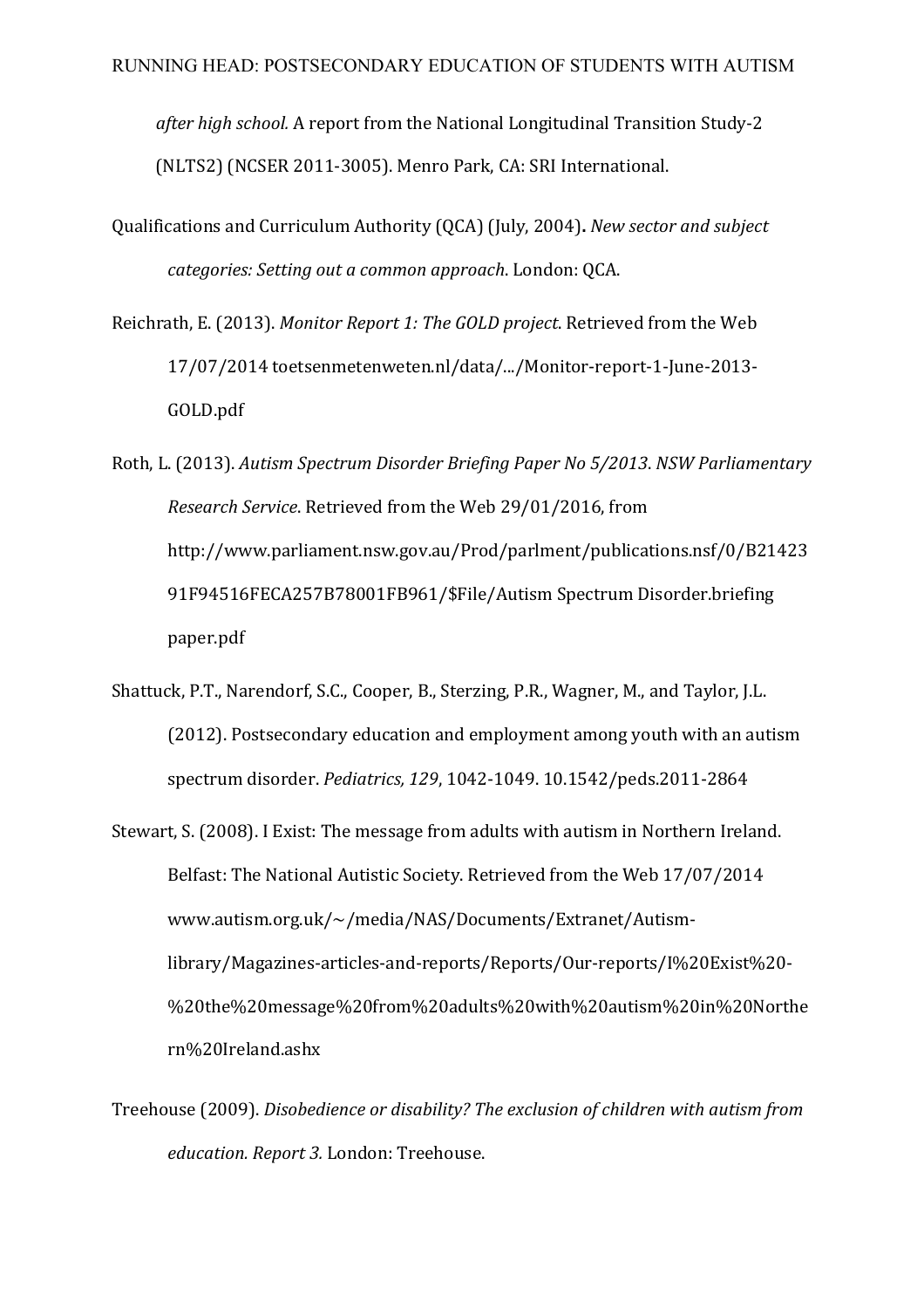UK Statistics Authority (January 2009). *Code of Practice for Official Statistics. Edition 1.0.* London: UK Statistics Authority. Retrieved from the Web 17/07/2014 www.google.co.uk/url?sa=t&rct=j&q=&esrc=s&frm=1&source=web&cd=1&ved= 0CCoQFjAA&url=http%3A%2F%2Fwww.statisticsauthority.gov.uk%2Fassessme nt%2Fcode-of-practice%2Fcode-of-practice-for-officialstatistics.pdf&ei=g834UtbPGaOt7QbS34GgCg&usg=AFQjCNHC8O1PYGPFNcq8L mr-bOxe49Oz1A&bvm=bv.60983673,d.bGQ

United Nations Convention on the Rights of Persons with Disabilities (UNCRPD) (2006). Retrieved from the Web 21/01/2013.

www.un.org/esa/socdev/enable/rights/convtexte.htm.

- Welsh Government (2012) Further Education, Work-based Learning and Community Learning in Wales Statistics, 2010/11. Cardiff: Welsh Government.
- Welsh Government (2013) Further Education, Work-based Learning and Community Learning in Wales Statistics, 2011/12. Cardiff: Welsh Government.
- White, S.W., Ollendick, T.H., Bray, B.C. (2011). College students on the autism spectrum: Prevalence and associated problems. Autism, 15, 683-701. 10.1177/1362361310393363
- World Health Organisation (2014). *International Statistical Classification of Diseases and Related Health Problems 10th Revision (ICD-10)-2014: Disorders of psychological development.* Retrieved from

http://apps.who.int/classifications/icd10/browse/2014/en#/F84.5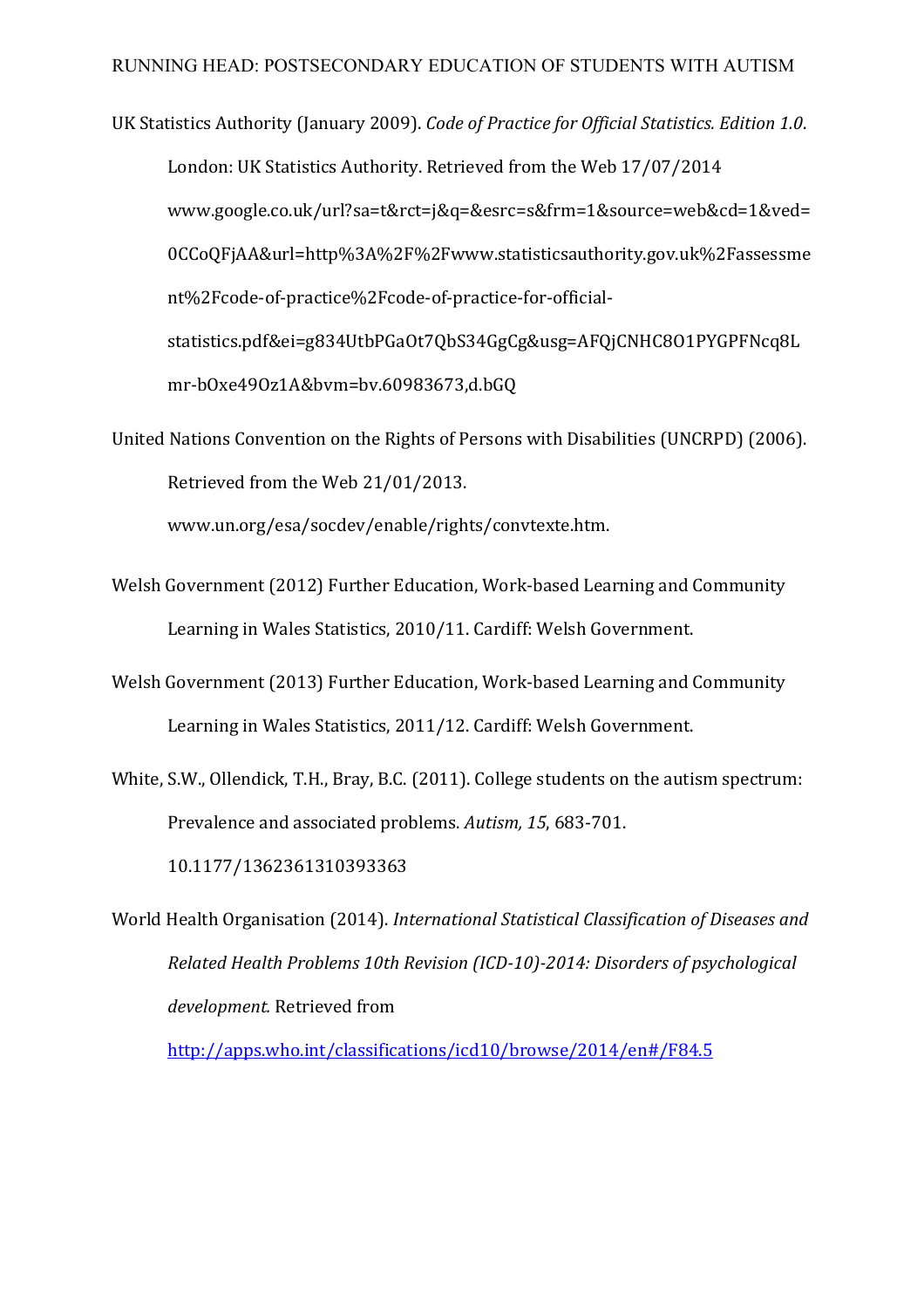

**Figure 1:** Qualifications of school leavers

Note: '5+ GCSEs A\*-C' and 'Did not attain at least 5 GCSEs A\*-C inc' add to 100%. '2+ A levels A\*-E is a subset of '5+ GCSEs A\*-C'.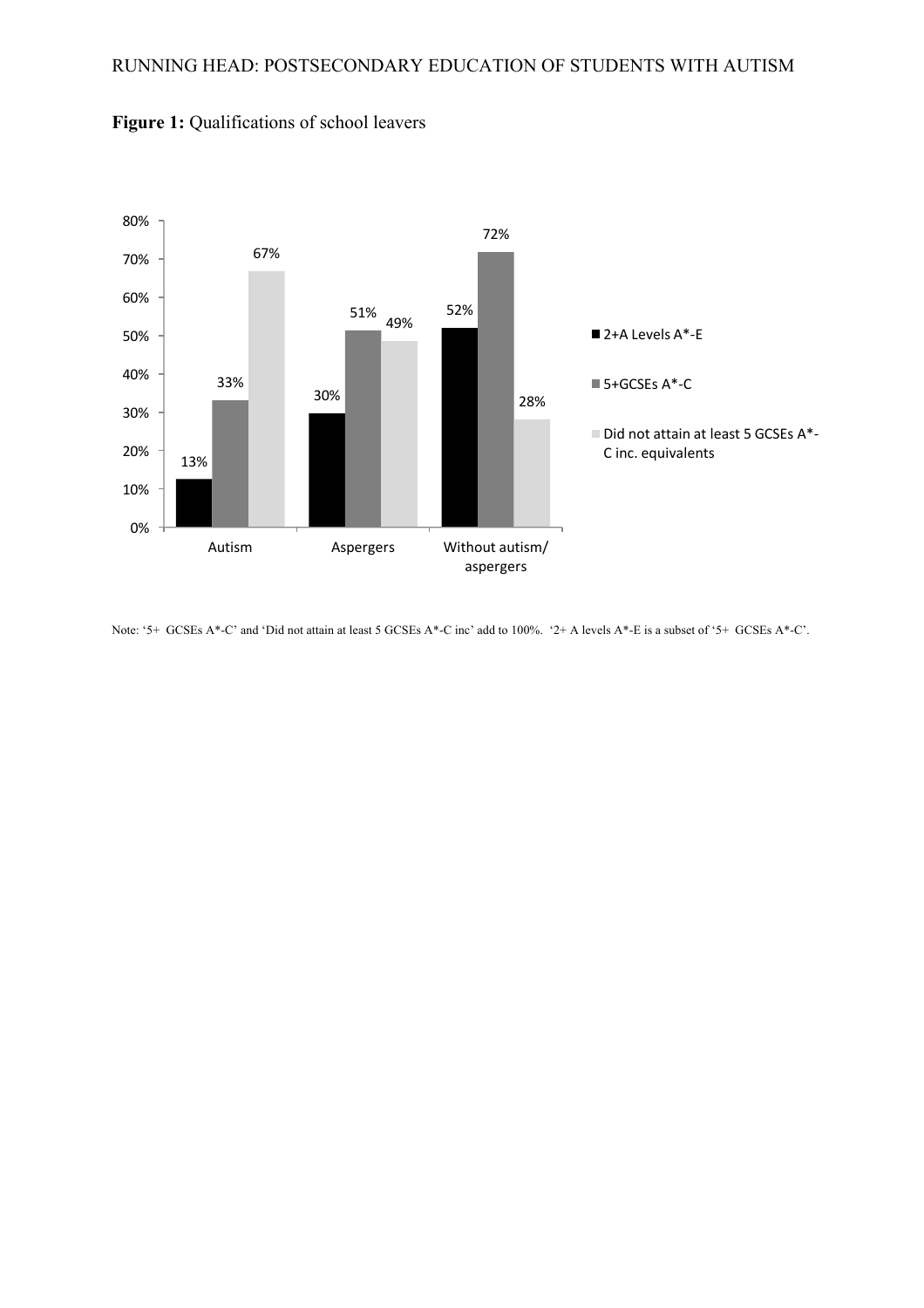

**Figure 2**: Destinations of school leavers

**Figure 3:** Proportion of Further Education college enrolments made by students with ASD in United Kingdom\*



<sup>\*</sup> no data available for Scotland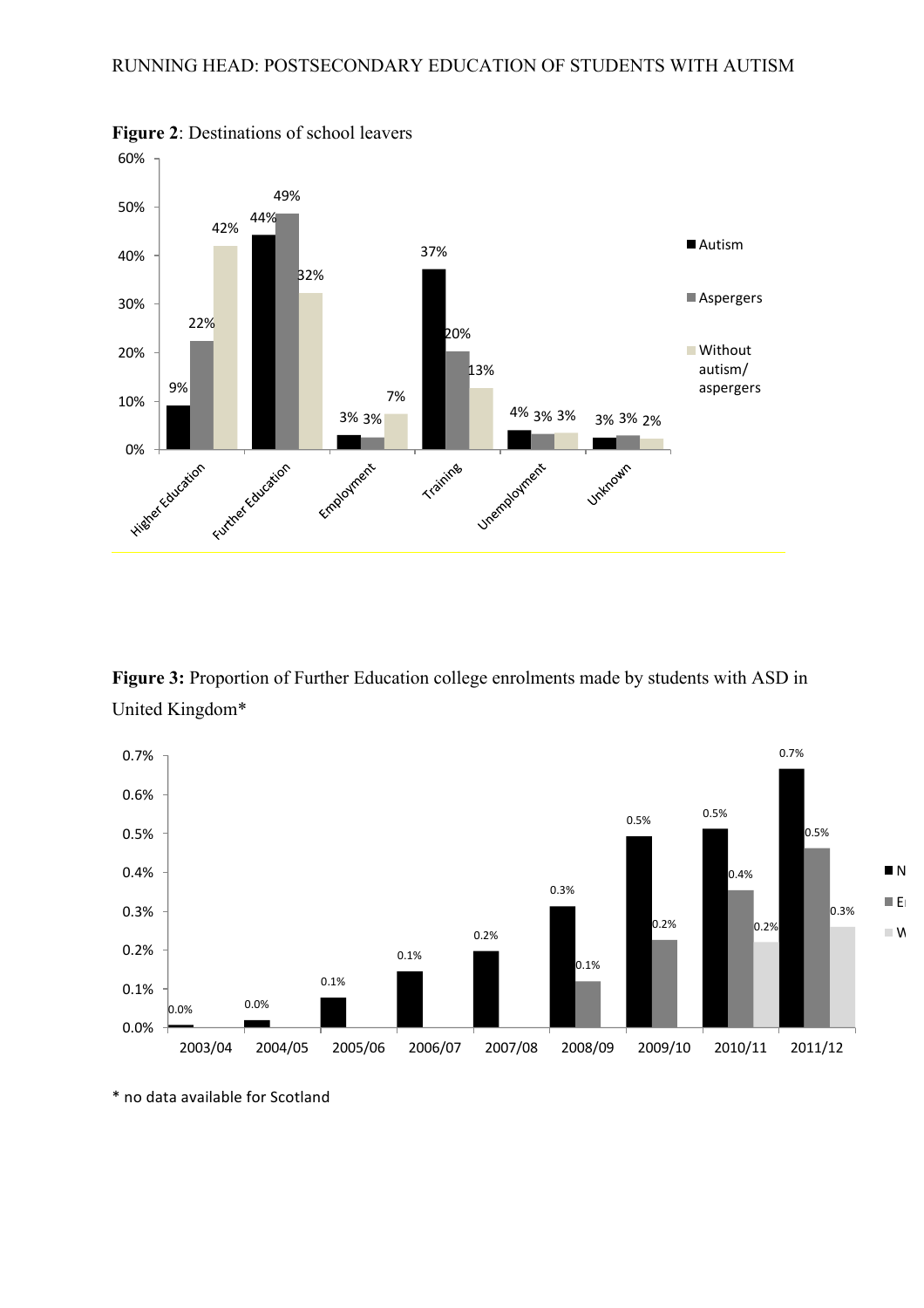**Figure 4:** Proportion of Further Education college enrolments made by students with ASD according to level of study in 2011/12.



Note. HE *=* Higher Education and is equivalent to National Qualifications Framework Level 4 and above

**Figure 5:** Proportion of Further Education college enrolments made by students with ASD according to mode of attendance in 2011/12

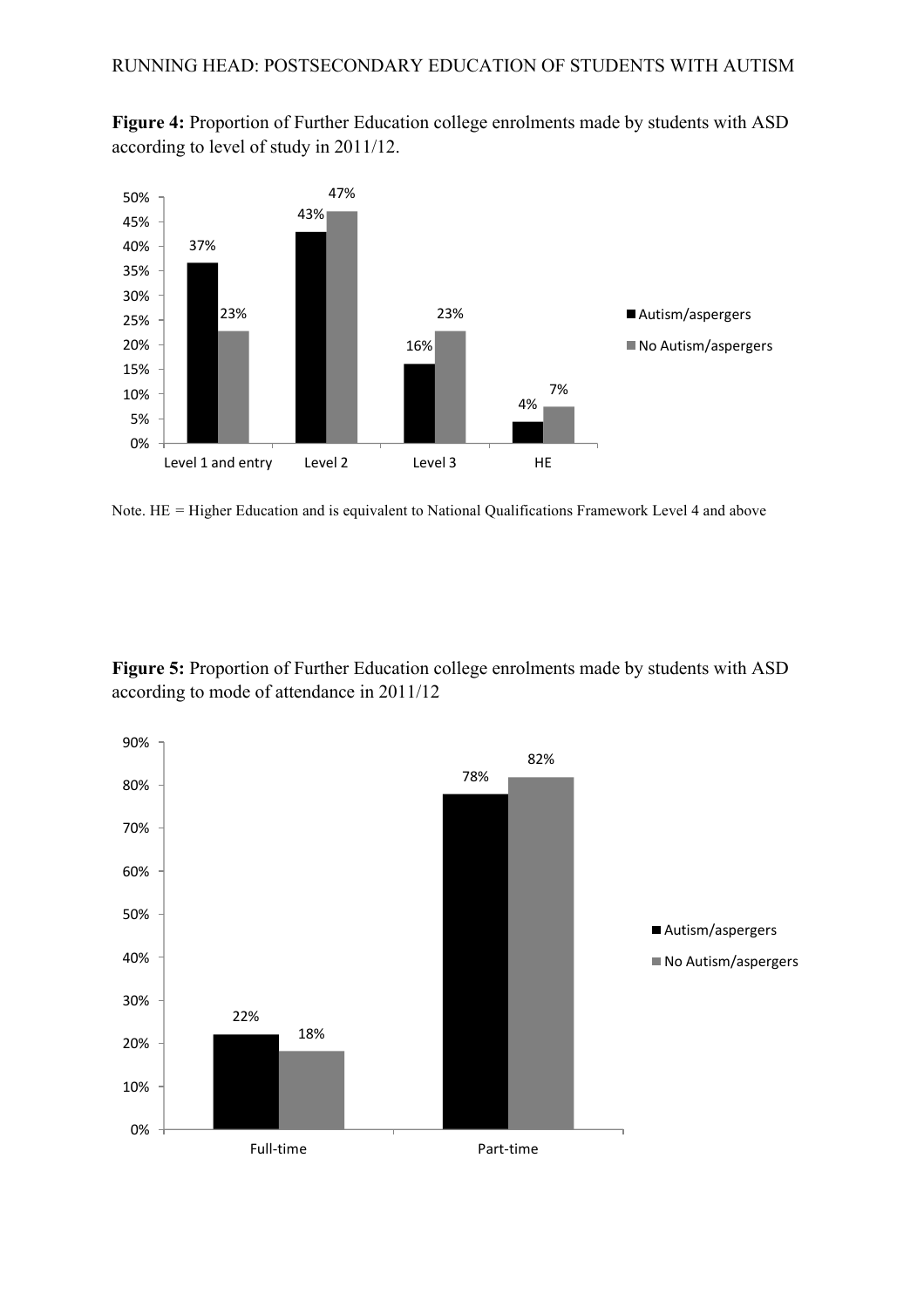## RUNNING HEAD: POSTSECONDARY EDUCATION OF STUDENTS WITH AUTISM

**Figure 6**: Proportion of Further Education college enrolments of students with ASD and students without ASD according to study subject



**Figure 7:** Final year retention rates for students with ASD and students without ASD in Further Education colleges

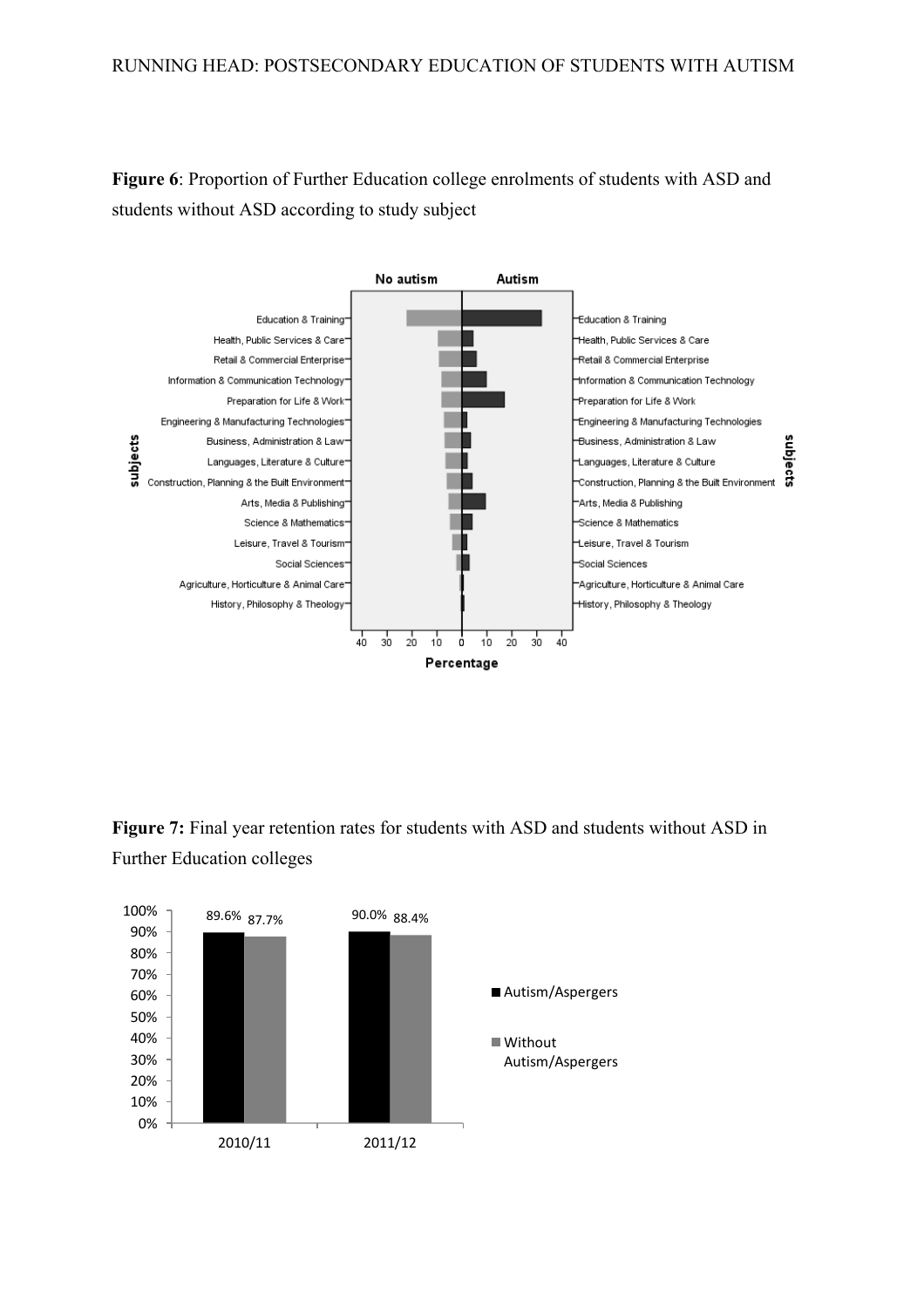



**Figure 9:** Percentage of students with ASD within Higher Education Institution enrolments in Northern Ireland and Great Britain.

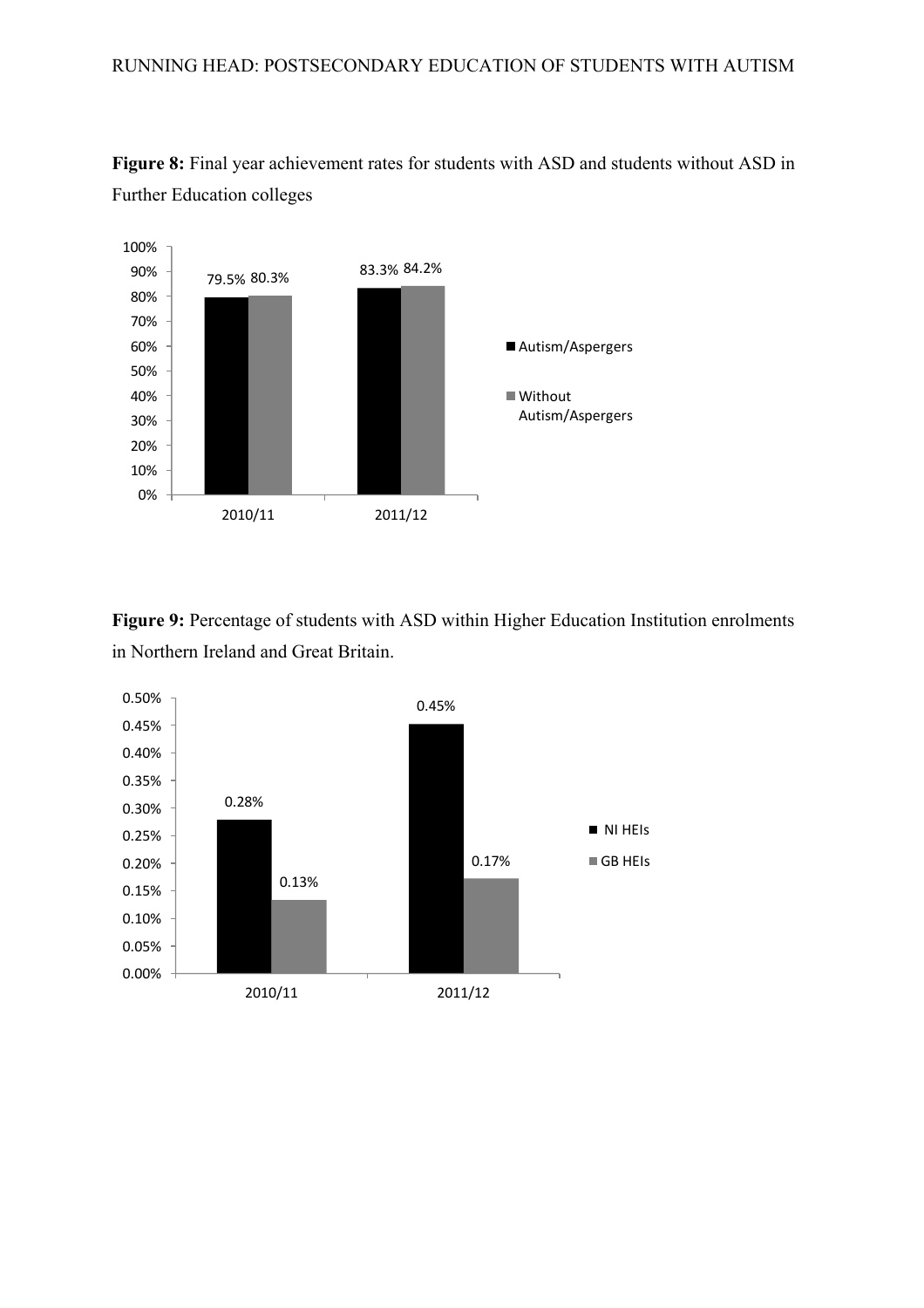

**Figure 10**: Country of origin of students with ASD and students without ASD enrolments at Higher Education Institutions in Northern Ireland

**Figure 11:** Country of Higher Education Institution selected by students with ASD and students without ASD from NI

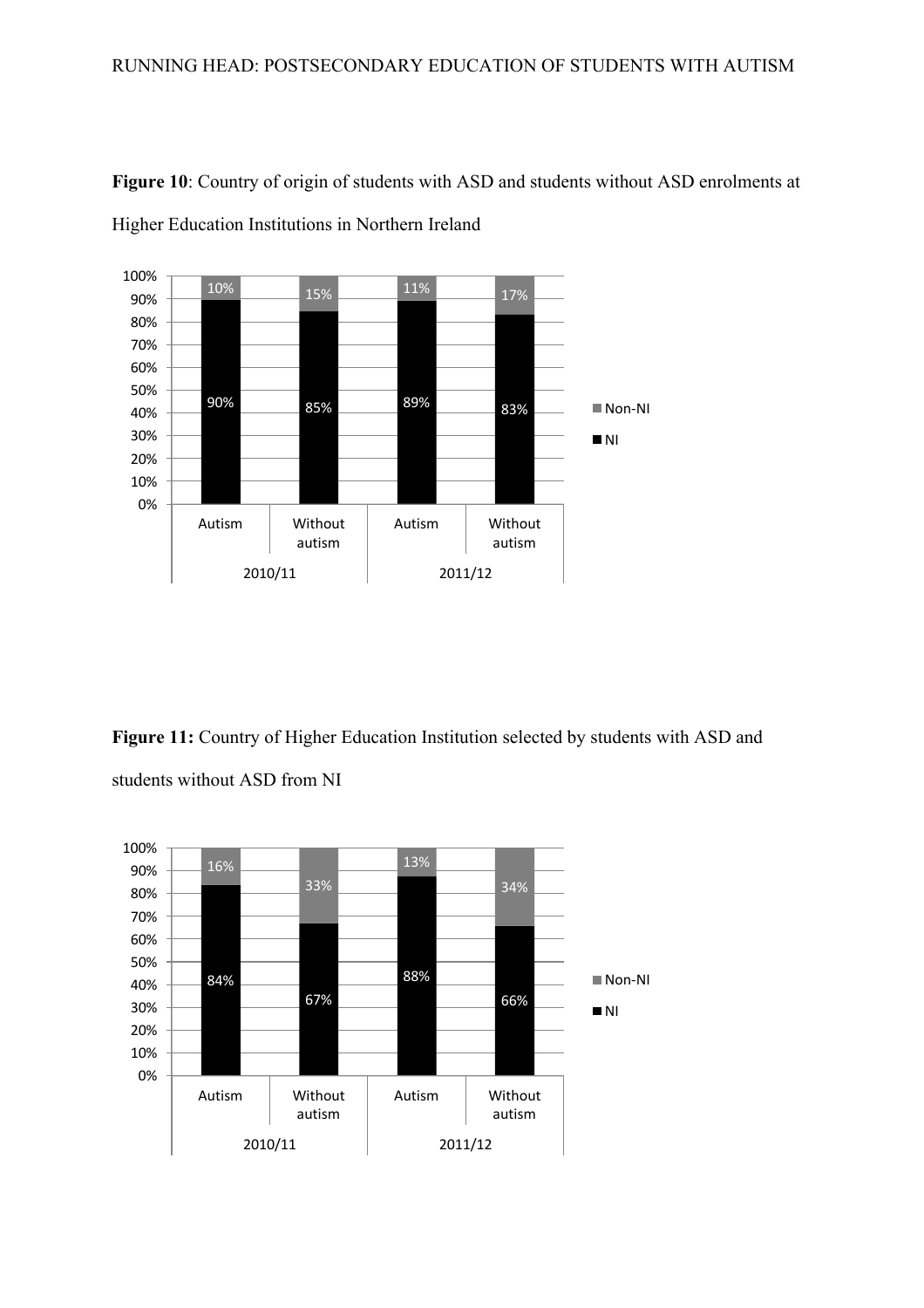**Figure 12:** Higher Education Institution enrolments by subject area for students with ASD and students without ASD in NI